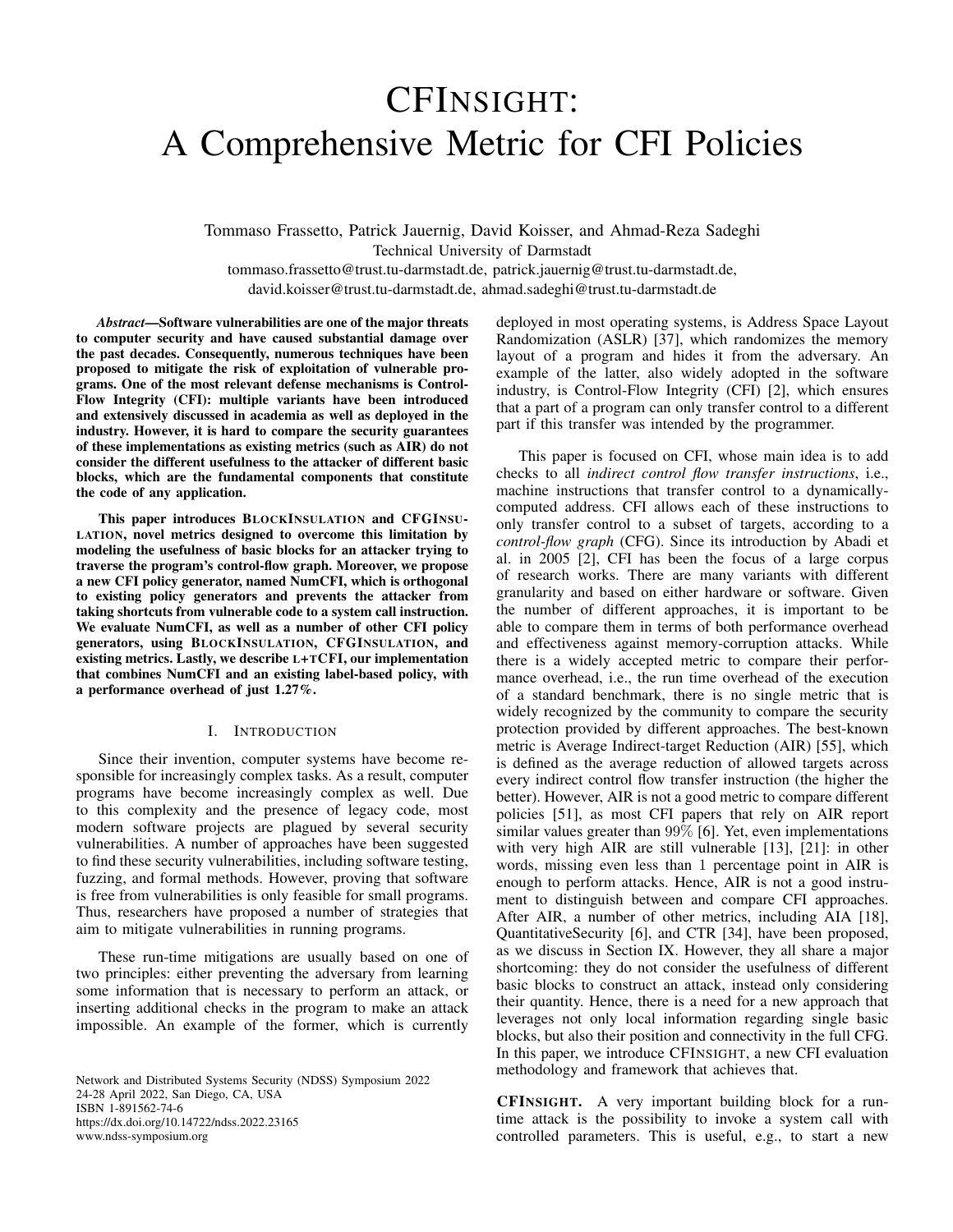malicious process or to change the memory protection settings. Performing a system call is also the only way to exfiltrate files or further compromise the machine, and is used in realworld exploits [\[10\]](#page-13-7). Hence, our CFI evaluation framework CFINSIGHT is based on the assumption that the attacker found a vulnerable basic block and wants to perform a controlled system call. Usually, many blocks containing system call instructions exist in the program: some are unreachable from the vulnerable block, while others can be reached using a number of different paths through the CFG. We construct a novel metric, CFGINSULATION, which considers the number and length of these paths from a basic block to a system call, and quantifies how easy it is for an attacker to build an exploit. We model a number of CFI policy generators: a theoretical perfect one, generators based on matching function types or number of arguments, and a generator that allows transfers to any valid function. We show that we can apply CFINSIGHT to the generated policies and compute their CFGINSULATION to compare them, showing how CFGINSULATION allows to distinguish between policies with very similar AIR.

NumCFI. Moreover, we leverage the data generated by CFINSIGHT to define and evaluate a new CFI policy generator, dubbed NumCFI. NumCFI assigns each basic block a *tag*, which is the length of the shortest path from the block to a system call instruction, and it enforces the property that a block with tag t can only call blocks with tag  $\geq t-1$ . In other words, any attack that starts in a basic block and requires a system call needs to go through as many basic blocks as the shortest legal path from the starting node to a system call instruction; the attacker cannot "take shortcuts," but has to go through the specified number of basic blocks instead. We show that NumCFI has a comparable or better CFGINSULATION than a type-based policy generator, and that combining them leads to significant improvements over either one. We demonstrate that this combination is practical with a prototype implementation, which we call L+TCFI, and show that it has a very low runtime overhead (1.27% on benchmarks of the SPEC CPU2017 suite).

Contributions. In this paper we make the following contributions:

- We describe, design, and implement a novel CFI evaluation framework, CFINSIGHT, based on measuring expressive properties of the CFGs of real programs, instead of simply counting reachable basic blocks. We plan to open source CFINSIGHT so it can be useful to the community.
- We apply CFINSIGHT to better compare the relative security characteristics of multiple state-of-the-art CFI policy generators, using our new CFI metric, CFGINSULATION. We compare CFGINSULATION with four existing CFI metrics.
- We leverage the knowledge generated by CFINSIGHT to define a new CFI policy generator, NumCFI, and show that it significantly improves the security guarantees of other widely used CFI policy generators.
- We design a generic CFI implementation, L+TCFI, which can be used to enforce a combination of NumCFI with a classic label-based CFI, and we show that it has a very low run-time overhead (1.27% on benchmarks of the SPEC CPU2017 suite).

The rest of the paper is organized as follows: Section [II](#page-1-0) introduces a number of topics that are required to understand the rest of the paper; Section [III](#page-2-0) describes our approach and our metrics; Section [IV](#page-4-0) describes our analyzer, which computes these metrics; Section [V](#page-6-0) applies the analyzer to a number of existing CFI policy generators and discusses the resulting metrics; Section [VI](#page-7-0) describes NumCFI; Section [VII](#page-8-0) adds NumCFI to our analysis; Section [VIII](#page-10-0) describes and evaluates our CFI implementation L+TCFI; Section [IX](#page-11-0) discusses related works and Section [X](#page-12-0) concludes the paper.

# II. BACKGROUND

<span id="page-1-0"></span>This section introduces control-flow graphs, run-time attacks and control-flow integrity.

# <span id="page-1-2"></span>*A. Control-Flow Graphs*

A *control-flow graph* (CFG) is a directed graph representing the control flow of a program. It consists of nodes, which represent the basic blocks in the program, and edges representing legal transitions from one basic block to another. A basic block is a contiguous sequence of instructions that does not have any internal branch: branch instructions can only be the last instruction of a basic block, and instructions targeted by a branch can only be the first instruction of a basic block. CFGs (and the basic blocks they contain) are a popular abstraction used to analyze computer programs. However, generating CFGs is not trivial. They can be generated either statically or dynamically. Static generation leverages compiler passes (or an equivalent for binaries) to decide based on the observed instruction whether a new basic block is formed or if there is a transition from one basic block to another. These transitions are caused by branches. Determining all the possible destinations of a branch is hard in practice, as a common construct used in programs are indirect jumps. Indirect jumps get their target from a register, hence, this target cannot be resolved statically in the general case, but only approximated. While modern techniques like symbolic execution can help to solve this problem, the generated CFG is still an approximation in practice. In contrast, dynamic approaches monitor the behavior of the program at run time. Hardware features like Intel PT or debugging functionality allow to extract the actual targets of indirect jumps. Nonetheless, this approach also cannot fully solve the problem, as dynamic approaches can only monitor the control flow for taken branches. Since the information observed depends on the program's input, a large set of inputs might be needed to generate a close-to-perfect CFG, which can be achieved through the use of automated testing (fuzzing) or a test suite.

# <span id="page-1-1"></span>*B. Run-time Attacks*

Run-time attacks have been a persistent threat for modern computing platforms for more than three decades. These attacks exploit vulnerabilities in software to achieve arbitrary code execution. Memory corruption attacks have a longstanding history. The very first attacks exploited buffer overflows in memory to inject new code into the data section and execute it later, which effectively added a new node to the CFG. However, these attacks were still primitive, and easy to mitigate. By introducing a write-xor-execute (W⊕X) policy, attackers could no longer inject executable data, stopping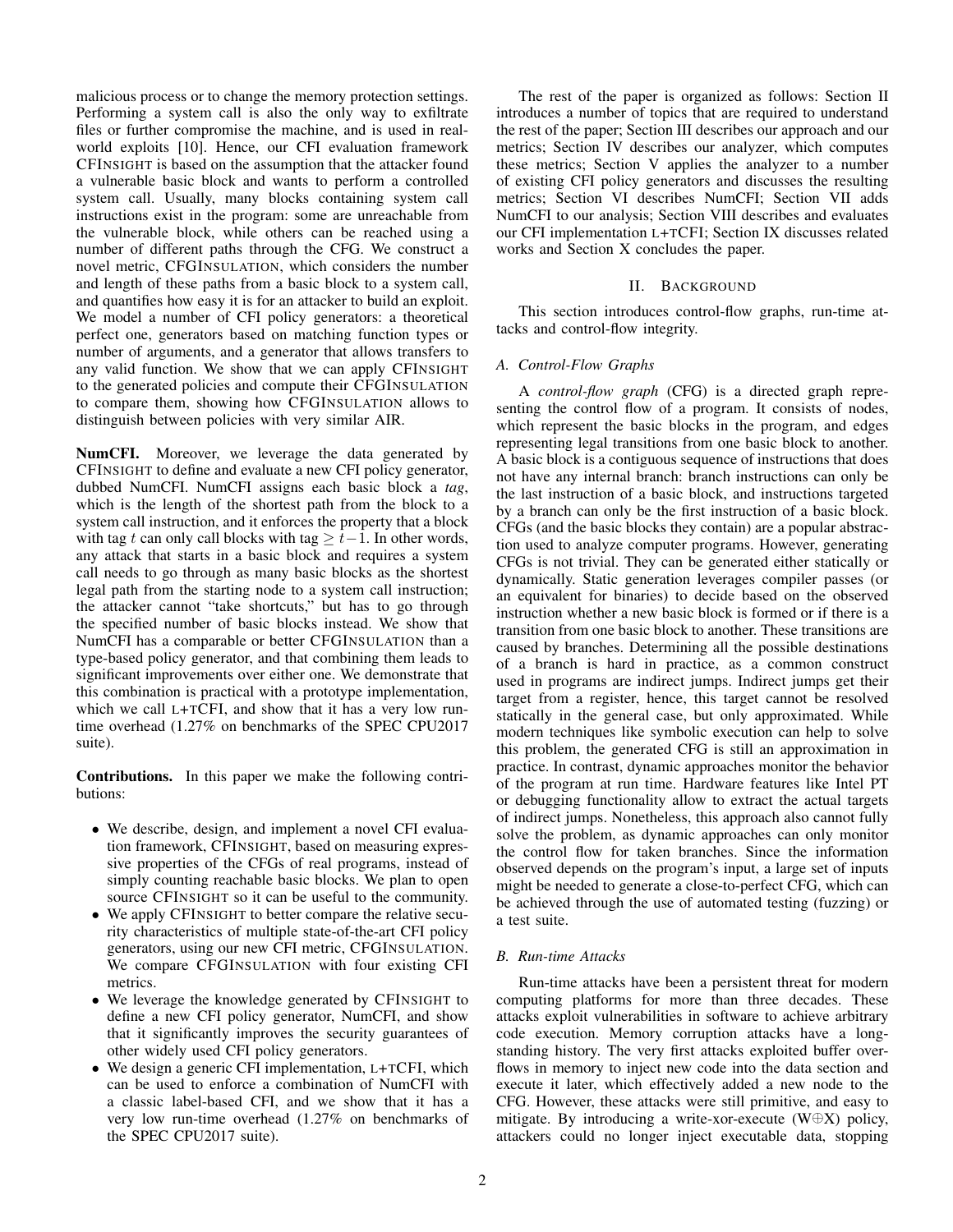code injection attacks altogether. This mitigation has been deployed broadly, and is most prominently known as Data Execution Prevention (DEP). Although this mitigation raised the bar, attackers found new strategies to bypass these defenses using more sophisticated attacks that do not add nodes to the CFG, but add new paths between existing nodes, hence called code-reuse attacks. Code-reuse attacks can be categorized into full-function reuse attacks (e.g., return-to-libc [\[49\]](#page-14-2)) and return-oriented programming (ROP) [\[45\]](#page-14-3), [\[9\]](#page-13-8). ROP uses small sequences of instructions to form gadgets, which can be used as building blocks to mount a more complex attack or achieve Turing-complete computation. While simple defenses like Address-Space Layout Randomization (ASLR) were deployed in real systems, ROP remains challenging to prevent, especially since code-reuse attacks can be combined with information leakage (e.g., the JIT-ROP attack [\[48\]](#page-14-4)). These enhanced attacks spawned advanced defenses both in hardware and software. Prominent examples of defenses are Control-Flow Integrity (CFI) [\[2\]](#page-13-1), [\[12\]](#page-13-9), [\[19\]](#page-13-10), [\[3\]](#page-13-11), Code-Pointer Integrity (CPI) [\[28\]](#page-13-12), or sophisticated randomization techniques [\[11\]](#page-13-13), [\[48\]](#page-14-4). Some defenses are already deployed in products, e.g., Microsoft's Control-Flow Guard (CFGuard), Clang's CFI [\[30\]](#page-13-14) which is used in Google Chrome, Intel's Control-flow Enforcement Technology (CET) [\[25\]](#page-13-15) and ARM's Pointer Authentication (PAC) [\[41\]](#page-14-5). Due to the progressive adoption of some of these defenses, a more advanced type of attack has been introduced in the academic world. In a Data-oriented Programming (DOP) attack [\[24\]](#page-13-16), [\[26\]](#page-13-17), non-control data is manipulated to reuse valid paths under CFI to achieve Turing-complete computation. While schemes like Data-Flow Integrity [\[8\]](#page-13-18), [\[50\]](#page-14-6) solve this theoretically, they come at a significant performance and hardware overhead. As a result, solving this problem remains challenging in practice.

### <span id="page-2-2"></span>*C. Control-Flow Integrity*

Control-Flow Integrity relies on the fact that most functions in a program only call a very limited subset of the other functions. Given a CFG of a program, a CFI implementation instruments the code such that only these transfers are allowed, and any attempt to deviate from the CFG is detected. Only function calls that compute their target at run time, i.e., *indirect* function calls, are potentially vulnerable and need to be instrumented; direct function calls have a hard-coded target that cannot be changed at run time. A *context-insensitive* CFI policy specifies, for every indirect function call site, which other functions can legitimately be called from that site. A *context-sensitive* CFI policy considers not only the identity of the call site and the callee, but also other criteria, like the value of a variable or the top of the call stack, in order to decide whether an indirect call is legal. Moreover, the call to a function (forward edge) is not the only one that needs to be protected, the return (backward edge) needs it too [\[7\]](#page-13-19), e.g., in the form of a shadow stack [\[5\]](#page-13-20), a data structure keeping secure copies of return addresses.

Deploying CFI poses a number of challenges. One such challenge is *overapproximation* of the allowed control flow transfers, which is mostly introduced in the name of performance. A precise run-time instrumentation needs to check if a specific target is allowed for the specific caller, which can be relatively slow. Thus, most *CFI policy generators* introduce overapproximations in order to streamline the checks and make



<span id="page-2-1"></span>Fig. 1. A CFG for a simple program with a corruptible pointer.

them faster. A common method to simplify CFI checks is to assign a single numeric *label* to every indirect caller and callee and check that the label of the caller matches that of the callee. This effectively splits the nodes into *equivalence classes*, one for each label, and allows the run-time check to be a simple (and fast) integer comparison. As an example, a CFI implementation can label functions according to the return type and type of the parameters [\[38\]](#page-13-21). However, it introduces overapproximation because unrelated nodes need to have the same label in order for the scheme to work, i.e., it is not possible to distinguish between targets in the same equivalence class. This overapproximation has been shown to be sufficient to attack protected programs [\[13\]](#page-13-3), [\[17\]](#page-13-22). In practice, most of the deployed CFI implementations use either type-based policies [\[30\]](#page-13-14) or simple heuristics, like checking whether the callee address is the beginning of a function [\[32\]](#page-13-23).

A recent trend is to add hardware support for CFI [\[25\]](#page-13-15), [\[29\]](#page-13-24), improving performance and providing better integrity protection for the CFI mechanism itself.

# III. CFINSIGHT

<span id="page-2-0"></span>We begin our description of CFINSIGHT by looking at the sample CFG in Figure [1.](#page-2-1) In this program, basic block C contains a function pointer p which can be corrupted by the adversary. The adversary can leverage this vulnerability to launch a code-reuse attack, and wants to reach block S, which contains an invocation to the system call mprotect. If the adversary can reach this block and control the parameters to the system call, it is trivial to disable memory protection and then perform a classic code injection attack. If the program is not protected by CFI, the adversary can simply redirect the control flow to block S using edge  $(0)$  and then perform the rest of the attack. However, if the program is protected by CFI, only CFG edges allowed by the *CFI policy* can be followed;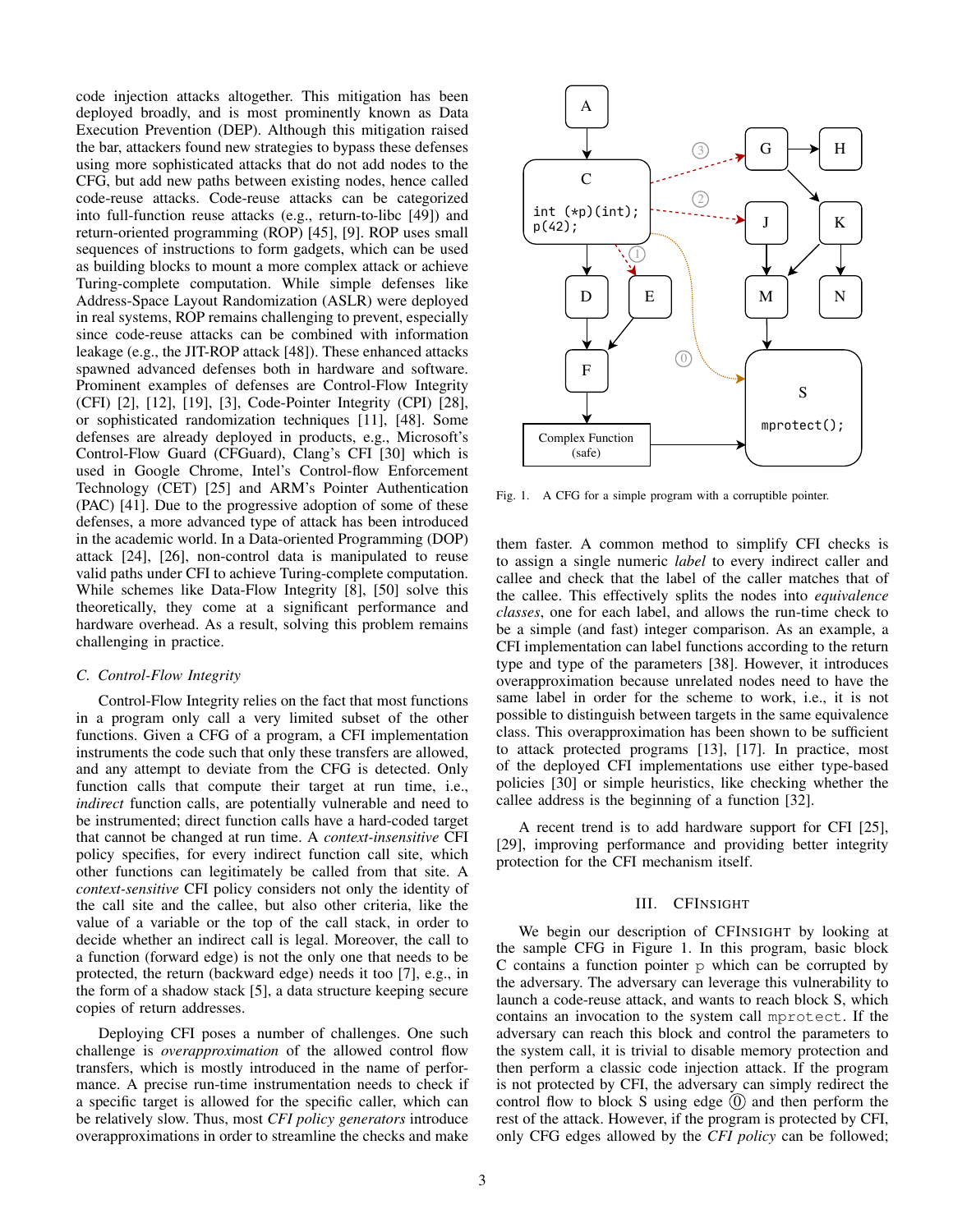as a result, the attacker is limited to these allowed edges. In the case of a perfect CFI policy (which only allows black solid edges from Figure [1\)](#page-2-1), the only path to S goes through a complex function, which we assume to be implemented with secure programming techniques: as a result, it is likely that the attacker can only invoke the system call using safe parameters and, hence, cannot launch the attack.

Real-world CFI implementations, however, are not perfect, as we mention in Section [II-C,](#page-2-2) and often use *overapproximated policies*, i.e., they allow edges that should be forbidden. The impact of this overapproximation on the security of the program depends on which illegal edge is incorrectly allowed. As an example, if edge  $(1)$  is allowed, the adversary gains no advantage, since the only path to S still goes through the safe function. If one of the edges  $(2)$  and  $(3)$  is included, the attacker can instead jump to J or G and follow more nodes until the control flow reaches S.

From the perspective of existing metrics, like AIR [\[55\]](#page-14-0), AIA [\[18\]](#page-13-5), or CTR [\[34\]](#page-13-6), a policy that includes edge  $(1)$  is equivalent to one that includes edge  $(2)$ , or one that includes (3), as they allow the same number of edges starting from C. However, they are not equivalent in practice. If only  $(1)$ is allowed, the attacker has no advantage over a perfect CFI, since there is no additional path to S. If only  $(2)$  is allowed, the attacker has a substantial advantage: the attacker can jump to J and then follow the flow to M and S. Lastly, if only  $(3)$  is allowed, the attacker still has an advantage, but smaller than the previous case: The attacker must jump to G and try to follow the chain all the way to S. In order for this to be successful, the adversary needs to ensure that the desired branch to K is taken in G, instead of the branch to H (similarly in K, with the branch to M). Which branch is taken depends on a condition, which could be out of the attacker's control.

The purpose of CFINSIGHT is to compare CFI policies considering their graph structure and connectivity. We focus on context-insensitive CFI policies, since most CFI policies deployed in practice fall in this category [\[2\]](#page-13-1), [\[30\]](#page-13-14), [\[25\]](#page-13-15); however, our approach can also be applied to context-sensitive CFI policies, as we discuss in Section [IV-D.](#page-5-0) For each indirect function call, we measure the quantity and length of possible paths that lead to a system call instruction.

In the following, we first describe our threat model, then we explain how our metric is defined and how we compute it.

# *A. Threat Model and Assumptions*

With CFINSIGHT we aim to model how most run-time attacks start in the real world. Thus, we make the following assumptions about the victim program and the capabilities of the adversary:

- <span id="page-3-3"></span>A0 The adversary wants to attack a vulnerable program. More concretely, the goal of the adversary is to invoke a system call with controlled parameters, e.g., to start a new malicious process or to change the memory protection settings. Performing a system call is the only way to exfiltrate files or further compromise the machine, and is used in real-world exploits [\[10\]](#page-13-7).
- A1 The adversary has access to a vulnerability in the program that allows arbitrary read operations to readable memory and arbitrary write operations to writable memory.
- A2 The adversary can leverage the arbitrary write primitive to corrupt the memory such that an indirect call will be redirected to an unintended target. As an example, this can be done in the presence of a buffer overflow vulnerability. The adversary can corrupt pointers and hijack the control flow multiple times. If a CFI policy is in place, all of the hijacked calls need to comply with the CFI policy.
- <span id="page-3-4"></span>A3 We assume W⊕X (see Section [II-B\)](#page-1-1) to be in place and working, i.e., the adversary cannot overwrite the application code or inject new code.
- A4 We assume that a shadow stack implementation [\[5\]](#page-13-20), or equivalent, is deployed on the victim, hence, the attacker cannot target the function returns. Protecting function returns is a very different problem than protecting function calls, and this paper is focused on the latter.
- A5 We assume the adversary to be able to bypass any randomization-based defense in use, e.g., ASLR; thus, we do not consider them in our model.
- A6 In principle, our approach can be applied to any operating system. However, a number of low-level details differ between them. Hence, we focus on Linux, in line with related work [\[6\]](#page-13-2), [\[7\]](#page-13-19), [\[16\]](#page-13-25), [\[17\]](#page-13-22).
- A7 We expect the victim program to be built using the current best practices for Linux software, e.g., full RELRO [\[47\]](#page-14-7), which makes the Procedure Linkage Table (PLT) readonly. Thus, the attacker cannot overwrite PLT entries.

# <span id="page-3-2"></span>*B. Our Observations: Single-Node Metric*

In CFINSIGHT, we aim to define quantifiable properties of a graph that measure how easily an attacker can build a successful attack. We begin by considering a given node in the CFG that calls a vulnerable code pointer, and a specific system call site the adversary needs to reach. To reach this goal, the adversary needs to follow a number of CFG edges, which need to be legal according to the current CFI policy. Let us consider one such path. Each basic block on this path contains machine instructions, which perform a number of operations, and ends with a (possibly conditional) branch instruction. As a result, traversing each basic block poses two challenges for the adversary. First, if the branch is conditional, the adversary needs to make sure the value of the branch condition is true if the branch is to be taken, or false otherwise. Second, the code in the basic block often writes data to memory or to a register; this might overwrite some data the adversary prepared for the attack, e.g., a parameter of the system call or the operand of a branch condition. Our first observation follows:

<span id="page-3-0"></span>O1 The more basic blocks an attack needs to traverse, the harder the attack is.

However, there usually are multiple paths between a node and a system call site. The attacker only needs one path that supports an attack, and hence:

<span id="page-3-1"></span>O2 The more paths are available for an attack, the higher the likelihood that at least one of them is viable for the attack.

We leverage these observations to build our metric to measure the effectiveness of CFI policies. As a first approximation, our metric is the ratio between the length of paths to any system call, and the number of these paths. Our metric is directly proportional to the length of the paths, due to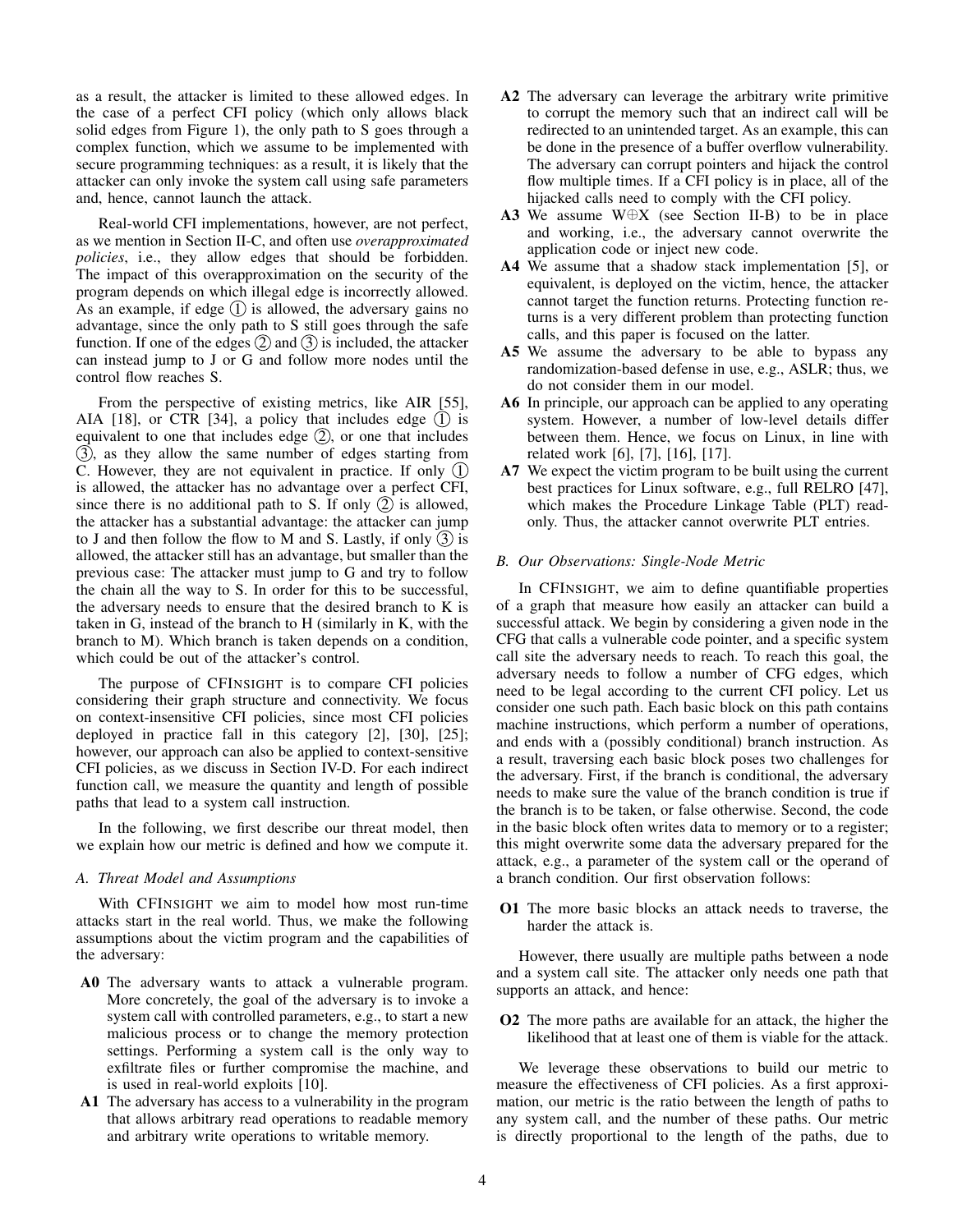Observation [O1,](#page-3-0) and inversely proportional to their number, due to Observation [O2;](#page-3-1) higher values of the metric indicate that the attack is harder. However, this approximation needs to be refined to be applicable in practice. First, there are multiple paths of varying lengths starting in a given node and ending in some system call site; since it is not computationally feasible to examine all paths in a complex CFG, we consider instead the lower bound of their lengths, i.e., the shortest path from the node to any system call. Second, it is also infeasible to know the exact number of paths from a given node to a system call; a useful approximation is to consider the number of *linearly* independent paths, which can be computed efficiently<sup>[1](#page-4-1)</sup>.

The result is our metric that quantifies the difficulty of an attack starting in a basic block b and reaching any system call site. We call this metric  $\text{BLOCKINSULATION}(b)$  and we define it as:

> length of shortest path  $b \rightarrow syscall$  $\mathbb{N}^{\mathsf{e}}$  linearly independent paths  $b \rightarrow s \iota \iota \iota$

If there is no path between  $b$  and any system call site, we define BLOCKINSULATION(b) =  $\infty$ , since any attack is impossible in this case.

# <span id="page-4-5"></span>*C. Whole-Program Metric*

In general, considering the whole distribution of values of BLOCKINSULATION of all basic blocks gives the most complete picture. However, it can also be useful to define a single numeric metric to summarize the distribution of the BLOCKINSULATION. Simply averaging the values is impractical, since the metric we defined can assume values from  $\approx 0$ to  $\infty$ . We instead decide to take the median value of the distribution, which is often a finite value. If more than half of the values are  $\infty$  and the median is infinite, we instead take the maximum finite value. A greater value of CFGINSULATION indicates a program that is harder for an attacker to exploit.

CFINSIGHT leverages this new metric to compare the security guarantees of different CFI policy generators.

# IV. CFINSIGHT ANALYZER

<span id="page-4-0"></span>In the [previous](#page-3-2) section we introduced a metric to measure the security guarantees of a CFI policy. In Figure [2](#page-4-2) we show the overall design of the analyzer we designed to compute this metric. Each component is described in detail below.

# <span id="page-4-4"></span>*A. CFG Generation*

In order to compute our metric for a program we need its CFG. As we explain in Section [II-A,](#page-1-2) there are two main approaches to generate a CFG: either through dynamic or static analysis. Both approaches have different advantages and limitations. While we consider the problem of enhancing CFG generation techniques to be orthogonal to the scope of this paper, the quality of our analysis does depend on the quality of the CFG it uses. Hence, we leverage both approaches: we trace a number of executions of the program on a set of inputs and we also perform a static analysis of the program.



<span id="page-4-2"></span>Fig. 2. Architecture of the CFINSIGHT analyzer.



<span id="page-4-3"></span>Fig. 3. Depending on the target of the jump instruction in block C (dashed blue edge), two different pairs of basic blocks are generated: A+B or D+E.

We then combine the CFGs generated by these tools into a single unified CFG for the program under analysis. Combining multiple CFGs is not trivial, since different tools can split a binary into different sets of basic blocks. As an example, Figure [3](#page-4-3) shows two different CFGs generated for the same program. Assume that the jump instruction in block C can legally jump to either *insn2* or *insn4*, and that different tools generate CFGs which only contain one of these edges each. As a result of the different edges, in the CFG on the left the code is split resulting in blocks A and B, while in the CFG on the right the split results in blocks D and E.

While it is easy to determine whether an instruction terminates a basic block (any branch instruction does), determining where a basic block starts is more complex. By definition, a basic block is a sequence of instructions that will be always executed one after another. Since the tools often generate dif-

<span id="page-4-1"></span><sup>&</sup>lt;sup>1</sup>The number of linearly independent paths in a graph, also known as Mc-Cabe's cyclomatic complexity [\[31\]](#page-13-26), can be easily computed as  $|E| - |N| + 2$ , where  $|E|$  is the number of edges and  $|N|$  the number of nodes of the graph.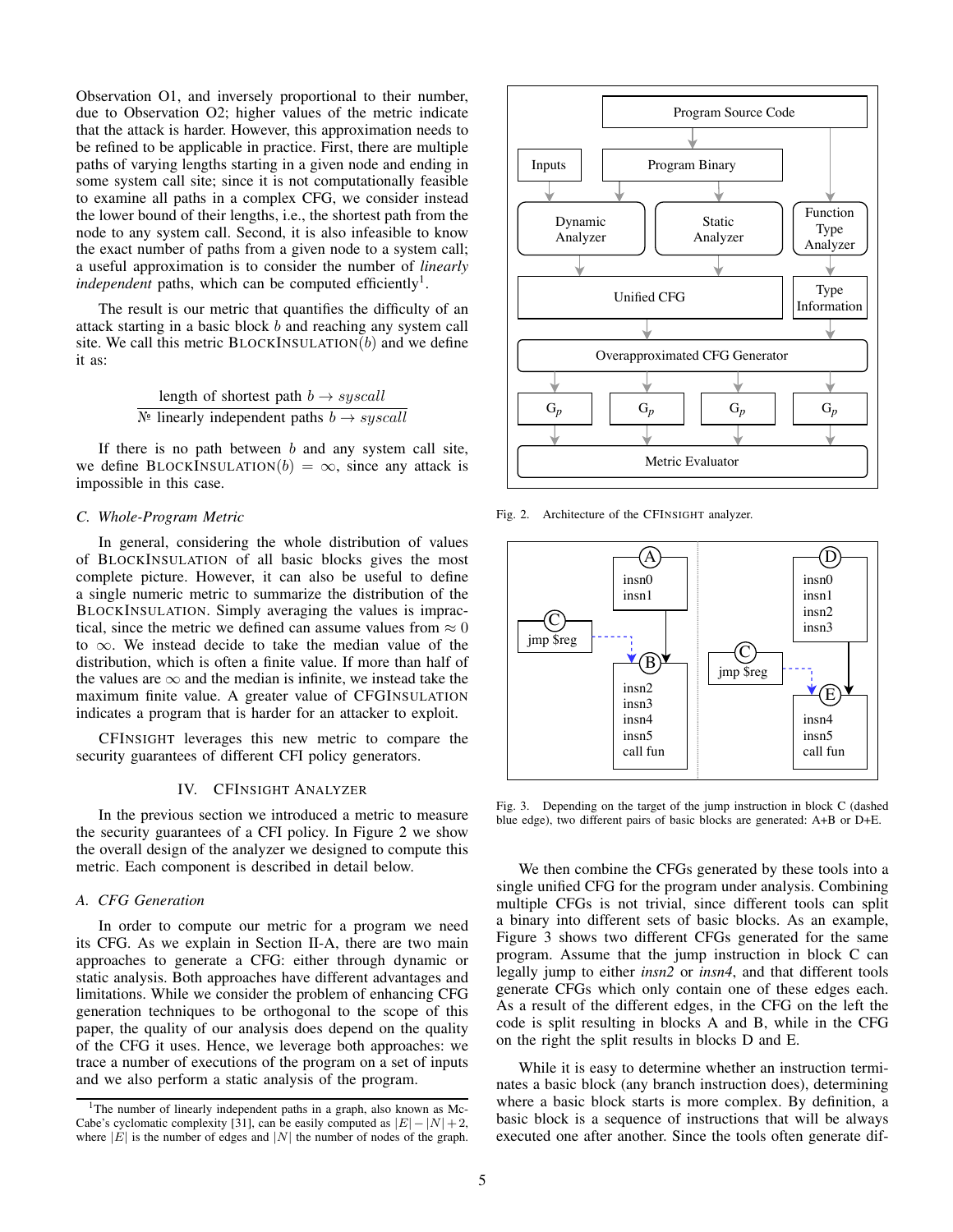

<span id="page-5-1"></span>Fig. 4. Merging the graphs of Figure [3.](#page-4-3) Left: decomposition of the basic blocks in single instructions. Right: recomposed basic blocks.

ferent sets of edges, and since the way instructions are grouped into blocks depends on the known edges, different tools (and concrete executions on different inputs) often produce different basic block sets for the same instructions.

We address the problem by splitting all basic blocks into instructions, building a list of all edges on the instruction level (see left side of Figure [4\)](#page-5-1). We then find the new basic block boundaries based on all known edges for the program (right side of Figure [4\)](#page-5-1), thus generating a *unified CFG*.

In order to make the next steps more straightforward, we add an additional node to the CFG, called target, which symbolizes the attacker's goal. In our attacker model (Assumption [A0\)](#page-3-3), the adversary's goal is to reach a system call, so we add an edge from any block containing a system call to target.

# <span id="page-5-3"></span>*B. Overapproximating the CFG*

Once we obtain a unified CFG for a program, we need to model the effect of the various CFI polices on the program. As we mentioned in Section [II-C,](#page-2-2) CFI policy generators introduce overapproximations in order to simplify their construction or improve their performance. For each generated CFI policy p, we model its effect on a program's CFG and generate a list of edges that are not present in the CFG but are allowed by the policy. We then add these edges to the original CFG and generate  $G^p$ , i.e., the graph of all allowed control flow transfers under policy p.

We model a number of CFI policy generators used in widely deployed mitigation schemes, as well as the lack of CFI:

- SoFCFI a CFI policy generator that allows all functions to be the target of any indirect function call, similarly to what can be done with Intel CET [\[25\]](#page-13-15);
- TypeCFI a CFI policy generator that only allows indirect function calls if the type signature of the callee matches the type expected at the caller side, like RAP [\[38\]](#page-13-21);
- NumArgCFI a simplified variant of TypeCFI, which only checks that the number of arguments of the callee matches

the number provided at the caller side. This policy generator is an idealized version of TypeArmor [\[53\]](#page-14-8);

NoCFI the absence of CFI can be modeled by a policy that allows each indirect call site to call any other basic block<sup>[2](#page-5-2)</sup> in the binary.

In order to compute SoFCFI, we only need the addresses of the functions, which we can extract from the symbols in the binary. For TypeCFI and NumArgCFI, we additionally need type information. We extract the types of functions from the debug symbols, while we leverage a custom compiler pass to extract the expected function type at the indirect call sites.

# *C. Computing Our Metric*

Once we generate the overapproximated graph  $G<sup>p</sup>$  for a policy  $p$ , we can use it to compute BLOCKINSULATION (see Section [III-B\)](#page-3-2). The first step is to compute, for every indirect call site  $b$ , the subgraph containing all paths to target (see Section [IV-A\)](#page-4-4). Since we are only interested in nodes that have a path to target, i.e., its *ancestors*, we focus only on them for efficiency reasons. We compute the set of ancestors by performing a depth-first search, starting in target, in a copy of the graph where all edges are reversed. Afterwards, for each indirect call site b, we perform a depth-first search, only considering the ancestor nodes we found before. The nodes found in this search compose the subgraph we wanted to build. After this subgraph is known, our metric can be computed in a straightforward manner.

The naive representation of the  $G<sup>p</sup>$  graphs in memory is challenging, since naively representing some CFI policies requires a large number of edges. As an example, in NoCFI, any indirect call site can transfer control to any basic block (see Section [IV-B\)](#page-5-3), which produces  $|I| \times |N|$  edges for a CFG with | $I$ | indirect call sites and  $|N|$  basic blocks. In order to produce a more tractable representation of this graph, we introduce a synthetic node, called any. We then create an edge  $i \rightarrow any$  for every  $i \in I$ , and an edge any  $\rightarrow b$  for every  $b \in N$ . This leads to a graph with the same connectivity, with only  $|I| + |N|$ edges, which is a substantially lower number. However, if not accounted for, this optimization would lead to different result for our metric. Hence, while computing our metric in the presence of synthetic nodes, we take this difference into account, in order to compute the value the metric would have  $3$ in the naive version of the graph.

#### <span id="page-5-0"></span>*D. Extensions and Discussion*

The framework is built in a modular way and it can easily be extended. For example, an analyst can add an additional CFG generator, mark further blocks as the attacker's target, or model a new CFI policy generator. In particular, CFINSIGHT can also be extended to consider a context-sensitive CFI policy (see Section [II-C\)](#page-2-2). Representing a context-sensitive CFI policy

<span id="page-5-2"></span><sup>&</sup>lt;sup>2</sup>In a variable-length instruction set like x86, in the absence of CFI, the attacker can also jump in between instructions; we do not consider this in our model, since the adversary does not need this possibility to very easily reach a system call (without CFI).

<span id="page-5-4"></span> $3A$  synthetic node with i incoming and j outgoing edges represents the fact that each of these  $i$  predecessors can reach any of the  $j$  successors. As a result, these  $i + j$  edges in the graph actually represent  $i \times j$  edges. We then adjust the edge count by adding  $i \times j - (i + j)$  and the node count by subtracting one.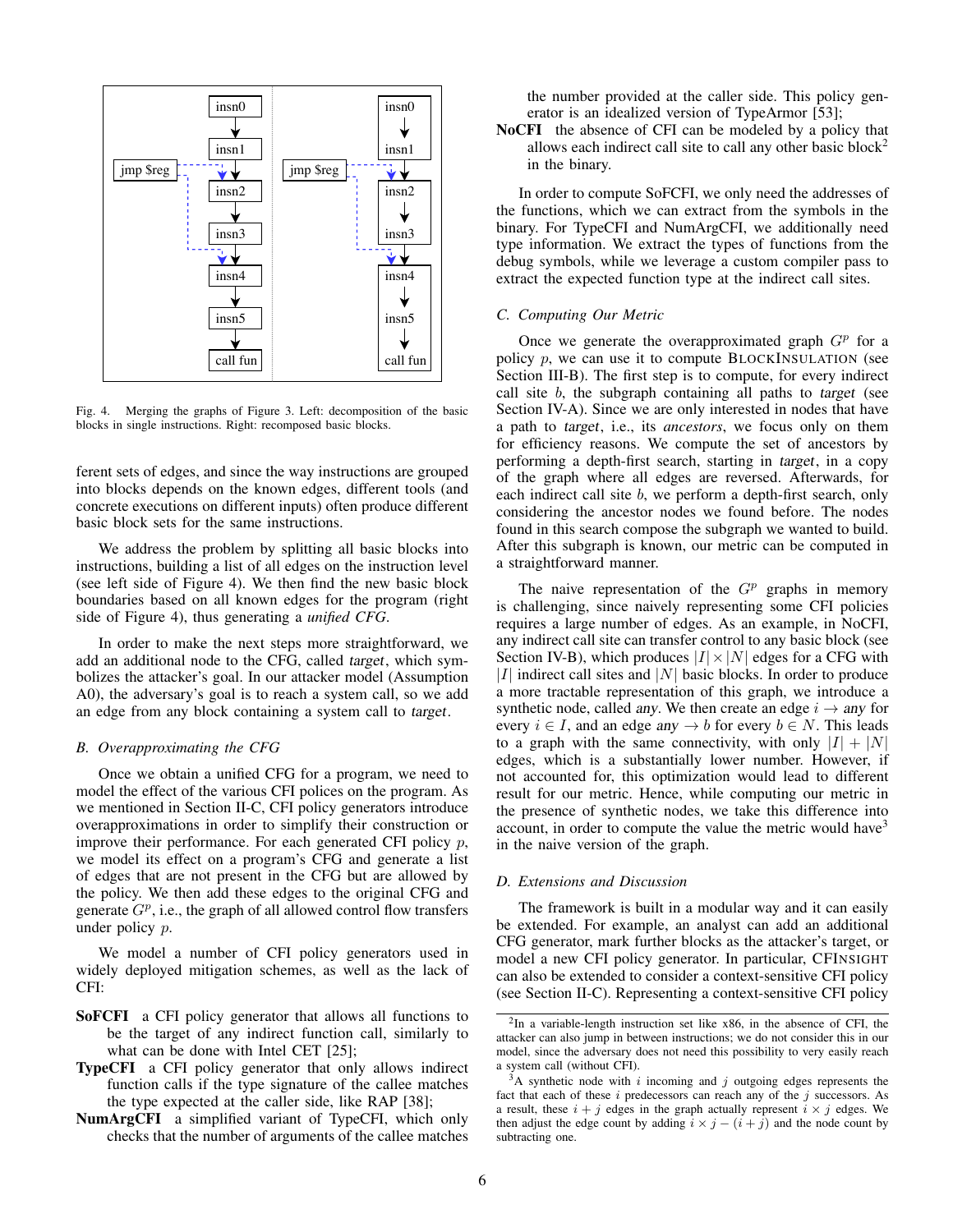requires having multiple nodes in the CFG for the same basic block, one for each context. Our methods can then be applied to this extended CFG.

In the presence of a multi-threaded application, CFIN-SIGHT considers each thread separately. As a result, it does not directly model an attack where two or more threads are exploited at the same time and collaborate to perform a system call. However, in this case, we focus on the thread that performs the system call. Its control flow needs to reach a system call site, starting from a legitimate block; as a result, our analysis still applies.

#### <span id="page-6-0"></span>V. CFINSIGHT: IMPLEMENTATION AND RESULTS

In this Section we describe our CFINSIGHT implementation and we present its results.

### *A. Analyzer: Implementation Notes*

We implemented our prototype of the CFINSIGHT analyzer as a number of Python scripts, totaling approximately 4 000 lines of code.

We compile all binaries with the Clang compiler (version 11.0.1), which we extend with a custom IR pass to produce a list of expected function types at indirect call sites (see Section [IV-B\)](#page-5-3). For our static analysis we use the angr framework [\[46\]](#page-14-9), which can generate the CFG of a program using static analysis and symbolic execution. For our dynamic analysis we choose CFGgrind [\[43\]](#page-14-10), a Valgrind-based tool that dynamically records control flow transitions as they happen during program execution. In angr, we generate both a *fast* and an *emulated* CFG, while in CFGgrind we generate a separate CFG for every input file; all of them are then combined into a unified CFG, like we explain in Section [IV-A.](#page-4-4) We extract the function types for TypeCFI from DWARF debug symbols, which encode the types of the functions (together with other information) in the binary itself. We decode this data in our DWARF parser, which is based on pyelftools [\[4\]](#page-13-27). We also retrieve the detached debug symbols for the system libraries from the Debian package manager, then we decode them with our DWARF parser.

The most processing-intensive part of the analysis pipeline is the evaluation of the metrics on an overapproximated graph. Since this evaluation is mostly independent for each basic block, we split the work between multiple threads (up to the number of CPU cores available), while the main thread is responsible for collecting the results.

# *B. Results*

In this section, we report the results of our CFINSIGHT framework on state-of-the-art CFI policy generators. In Section [VII,](#page-8-0) we compare these metrics with our novel CFI policy generator NumCFI as well.

Experimental setup. In order to test CFINSIGHT and to compare different CFI policy generators, we compute our metrics for a number of benchmarks. From SPEC CPU2017, the most recent version of a widely used benchmarking suite, we select all benchmarks written in C, C++, or a mix of the two, in their *speed* variant. For each benchmark, we statically generate its CFG with angr and we use CFGgrind



<span id="page-6-1"></span>Fig. 5. CDF of the distribution of BLOCKINSULATION of basic blocks containing indirect calls, under different CFI policies.

to dynamically trace the execution; we use all input files that compose the three SPEC workloads (*test*, *train* and *refspeed*). Moreover, we prepare our own benchmark of the web server nginx [\[1\]](#page-13-28): as inputs we use the official nginx test suite, which is composed of 388 different configurations. We ran all tests on a machine running Debian Sid, last updated in April 2021, with a 32-core Intel Xeon Silver 4110 processor and 128 GB of RAM.

BLOCKINSULATION. We evaluated BLOCKINSULATION for every indirect call site in our benchmarks under four CFI policy generators: NoCFI, SoFCFI, NumArgCFI, and Type-CFI (in increasing order of strictness; we define them in Section [IV-B\)](#page-5-3). In Figure [5,](#page-6-1) we visualize the distribution of these metrics by plotting the Cumulative Distribution Function (CDF) of the BLOCKINSULATION over all indirect call sites in all of our benchmarks<sup>[4](#page-6-2)</sup>. Each point with coordinates  $(x, y\%)$  in these curves means that  $y\%$  of the blocks have a BLOCKINSULATION  $\leq x$ . Since greater values of BLOCK-INSULATION indicate that attacks are harder to perform, a curve that is lower and to the right of the figure indicates a more secure CFI policy generator. As expected, the least secure policy generator is NoCFI, followed by SoFCFI, NumArgCFI, and lastly TypeCFI.

CFGINSULATION. While we stress that a CDF of BLOCK-INSULATION (like Figure [5\)](#page-6-1) is the most complete way to compare different policies, it is often useful to summarize the results into a simpler numeric metric, which we introduce in Section [III-C.](#page-4-5) We define CFGINSULATION as the median BLOCKINSULATION value for the indirect call sites of a program (or the maximum finite value if the median is infinity). Figure [6](#page-7-1) shows the values of this metric for all benchmarks we consider. For all benchmarks, the CFGINSULATION values are in the expected order (TypeCFI, NumArgCFI, SoFCFI, NoCFI). TypeCFI improves the CFGINSULATION by 3 to 7 orders of magnitude compared to NoCFI, by 1 to 5 orders of magnitude compared to SoFCFI, and up to 3 orders of magnitude compared to NumArgCFI.

<span id="page-6-2"></span><sup>4</sup>The graphs only show data about the main binaries. Our model also considers the dynamic libraries, but we only use the information that can be extracted from their binary and debug symbols, since compiling libraries such as libc is a very complex process.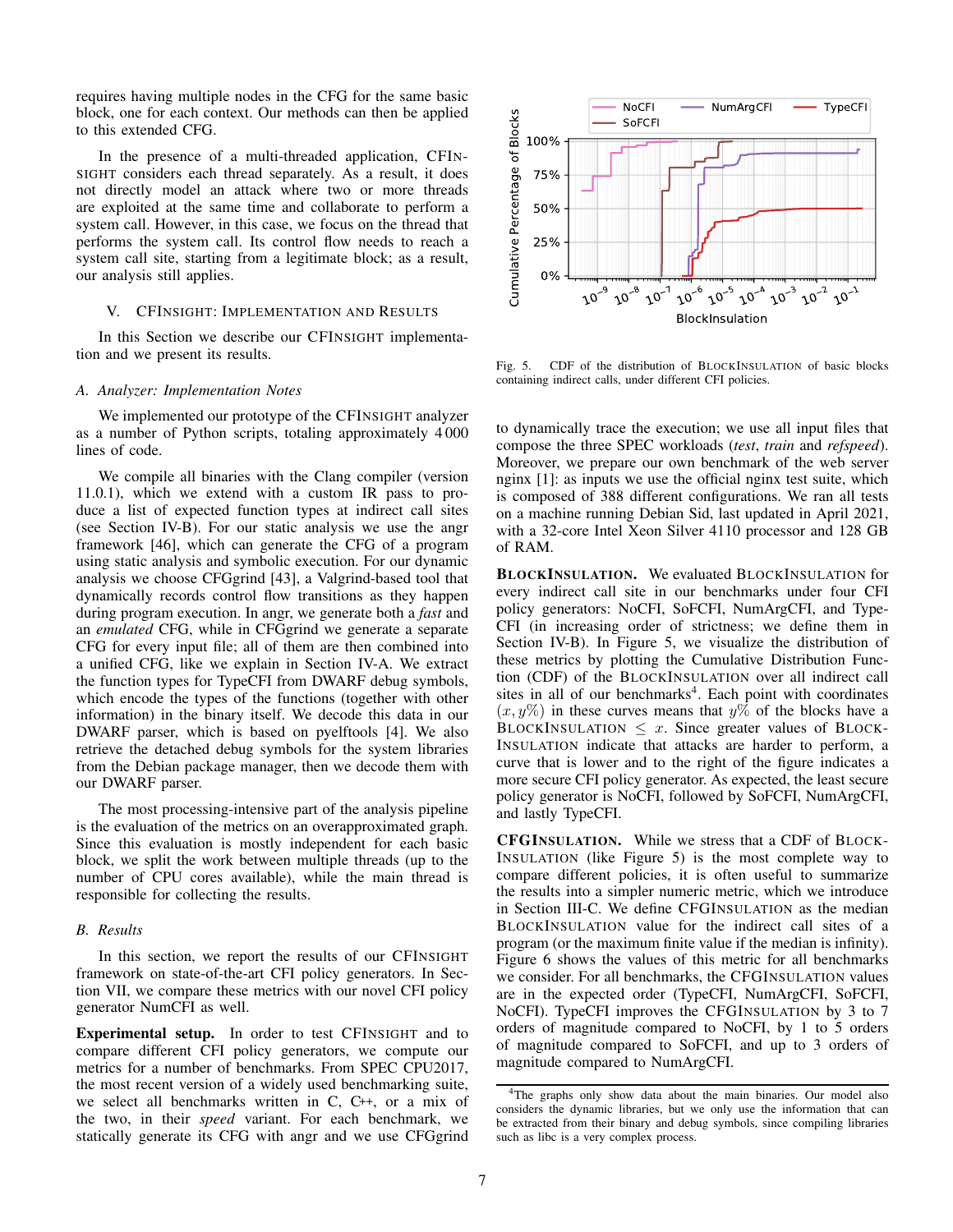<span id="page-7-2"></span>TABLE I. COMPARISON OF CFI POLICY GENERATORS USING EXISTING METRICS AND CFGINSULATION.



<span id="page-7-1"></span>Fig. 6. CFGINSULATION for each benchmark we consider.

**Other metrics.** In order to validate our findings and compare the results with other existing metrics, we compute a number of CFI metrics over the same CFGs. Specifically, we compute:

- fAIR, the forward-edge variant of AIR [\[55\]](#page-14-0): the average reduction in the number of allowed target for every indirect function call (higher is better);
- a forward-edge variant of AIA [\[18\]](#page-13-5) which we dub fAIA: the average number of allowed targets for every indirect function call (lower is better);
- iCTR [\[34\]](#page-13-6): the sum of the number of allowed targets for every indirect function call (lower is better);
- QS (QuantitativeSecurity [\[6\]](#page-13-2)), the product of the number of equivalence classes and the inverse of the size of the largest class (higher is better).

We compute all of these metrics for each of our benchmarks. Since the metrics are defined in different ways, we use different mathematical functions to summarize them. fAIR and fAIA are defined as arithmetic means; hence, we report the arithmetic mean of the individual results from the benchmarks. iCTR is defined as a count, so we report the sum of the single results; QS is a ratio, so we report its geometric mean. These values, along with CFGINSULATION, are shown in Table [I.](#page-7-2) The metrics confirm that TypeCFI offers more security than NumCFI, which is better than SoFCFI and NumArgCFI. In Section [VII](#page-8-0) we extend this analysis with our novel CFI policy generators NumCFI.

#### VI. NUMCFI

<span id="page-7-0"></span>We mentioned earlier that existing CFI metrics, like AIR, consider basic blocks with the same label equivalent to each other, leading to the division of basic blocks in equivalence classes. Our answer to this shortcoming is to propose CFIN-SIGHT, which analyzes a CFI-protected program in terms of how easy it is for an attacker to reach a system call instruction. The core insight is that a node that is close to a system call instruction (e.g., node J in Figure [1\)](#page-2-1) is more useful to an attacker than farther nodes (e.g., node G). The same insight can be applied to produce a novel CFI policy generator as well, which led us to the definition of NumCFI.

The idea of NumCFI is to assign each basic block a *tag*, which is the number of basic blocks on the shortest path from the block to a system call instruction. As an example, Figure [7](#page-8-1) shows the tags that NumCFI assigns to the program in Figure [1,](#page-2-1) assuming the path within Complex Function to be 10 blocks long. At run time, we enforce the property that the tag can decrease by at most 1 for every call, i.e., a block b can call a block  $c$  only if their tags  $t_b$ ,  $t_c$  satisfy this property:

<span id="page-7-3"></span>
$$
t_c \ge t_b - 1 \tag{1}
$$

This prevents the attacker from "taking shortcuts" when planning an attack, i.e., if the attacker wants to hijack the control flow in a block with tag  $t$ , the attack chain needs to go through at least t blocks before it reaches a system call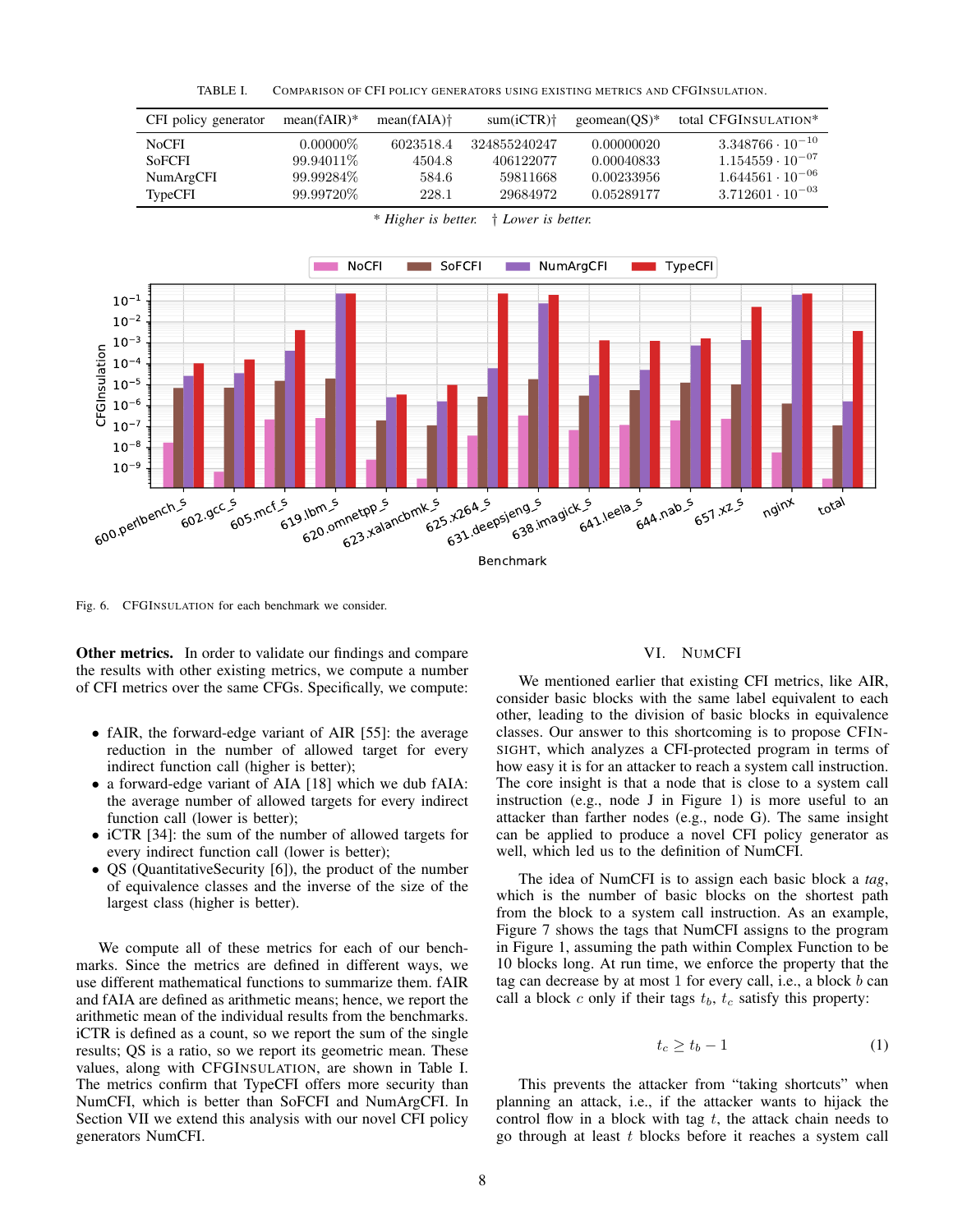

<span id="page-8-1"></span>Fig. 7. The same program of Figure [1,](#page-2-1) with the NumCFI tags for each block in the blue circles. In this example we assume the path through the Complex Function to be 10 blocks long.

instruction. Every basic block with no path to a system call instruction receives a special tag  $\infty$ , which only allows it to transfer control to other blocks with the tag  $\infty$ . NumCFI can also be combined with an orthogonal CFI policy generator based on labels, e.g., TypeCFI. We name this combined policy generator Num+TypeCFI.

An interesting consequence of deploying NumCFI is that it allows security analysts to focus their attention on a small number of basic blocks with a low tag value, since they are the blocks that the adversary might use to mount an attack. Blocks with higher tag values can receive less attention, since they would require long attack chains; blocks with tag  $\infty$ can be outright ignored, since they cannot reach system call instructions at all.

Below, we discuss how NumCFI prevents the nginx attack described in [\[17\]](#page-13-22). We then describe how NumCFI and Num+TypeCFI compare with other policy generators in Section [VII.](#page-8-0) Lastly, we write an implementation of Num+TypeCFI and we evaluate its performance overhead in Section [VIII.](#page-10-0)

Case Study: Nginx. Farkhani et al. [\[17\]](#page-13-22) construct an attack on nginx, protected by type-based CFI implementation RAP [\[38\]](#page-13-21) The attack leverages a collision between functions with the same type. Specifically, the code of function ngx\_worker\_process\_exit contains an indirect function call to a function that takes no arguments. The attack leverages this fact to hijack the control flow and call a different function, ngx\_master\_process\_cycle, which also takes no arguments; from there, the control flow eventually reaches an invocation of the system call execve. We applied NumCFI to nginx 1.16.1 compiled for x86\_64 Linux and we verified that the tags of these two basic blocks differ by more than 1, i.e., Equation [\(1\)](#page-7-3) is not satisfied and this control flow is



<span id="page-8-2"></span>Fig. 8. CDF of the distribution of BLOCKINSULATION of basic blocks containing indirect calls, under different CFI policies.

disallowed. Hence, NumCFI protects nginx from the attack described in [\[17\]](#page-13-22).

A downside of all CFI implementations is that, if a valid edge is missing in its input CFG, attempting to follow that edge in the program will lead to a false-positive CFI violation. For example, the authors of RAP [\[38\]](#page-13-21), encountered missing edges caused by incorrect type signatures in the source code of programs. The issue of missing edges also presents itself in NumCFI. The root cause of this issue is the well-known difficulty of generating a precise CFG of a program. While improving CFG generation techniques is outside of the scope of this paper, there are ways to mitigate this issue. First, one can combine multiple CFG generation approaches. In our prototype implementation of CFINSIGHT, we combine angr and CFGgrind as representatives of static and dynamic analysis tools. However, any other more advanced static analysis tool can be used as well. The dynamic analysis can be improved by increasing the number and quality of the input files. Good software engineering practices recommend the presence of a test suite which is as thorough as possible. As a result, tracing the execution of this comprehensive test suite ensures that any tested functionality is covered in the generated CFG. The coverage generated by the test suite can further be improved with other techniques such as fuzzing. Finally, if the core functionality of the program is covered by tests, any false positive that is still present is by definition only incurred in rare circumstances. These false positives can then be manually addressed just like any other rare bug.

# VII. CFINSIGHT: COMPARISON OF NUMCFI

<span id="page-8-0"></span>In this section, we extend the results of Section [V](#page-6-0) by considering NumCFI as well. We use the same experimental setup and benchmarks we describe in Section [V.](#page-6-0) Due to an imperfect CFG generation, for some indirect call sites we do not know of any legal outgoing edge: in order to ensure a fair comparison between policy generators, we omit these nodes from the following analysis.

In addition to the existing CFI policy generators (TypeCFI, NumArgCFI, SoFCFI, NoCFI), we analyze NumCFI, our new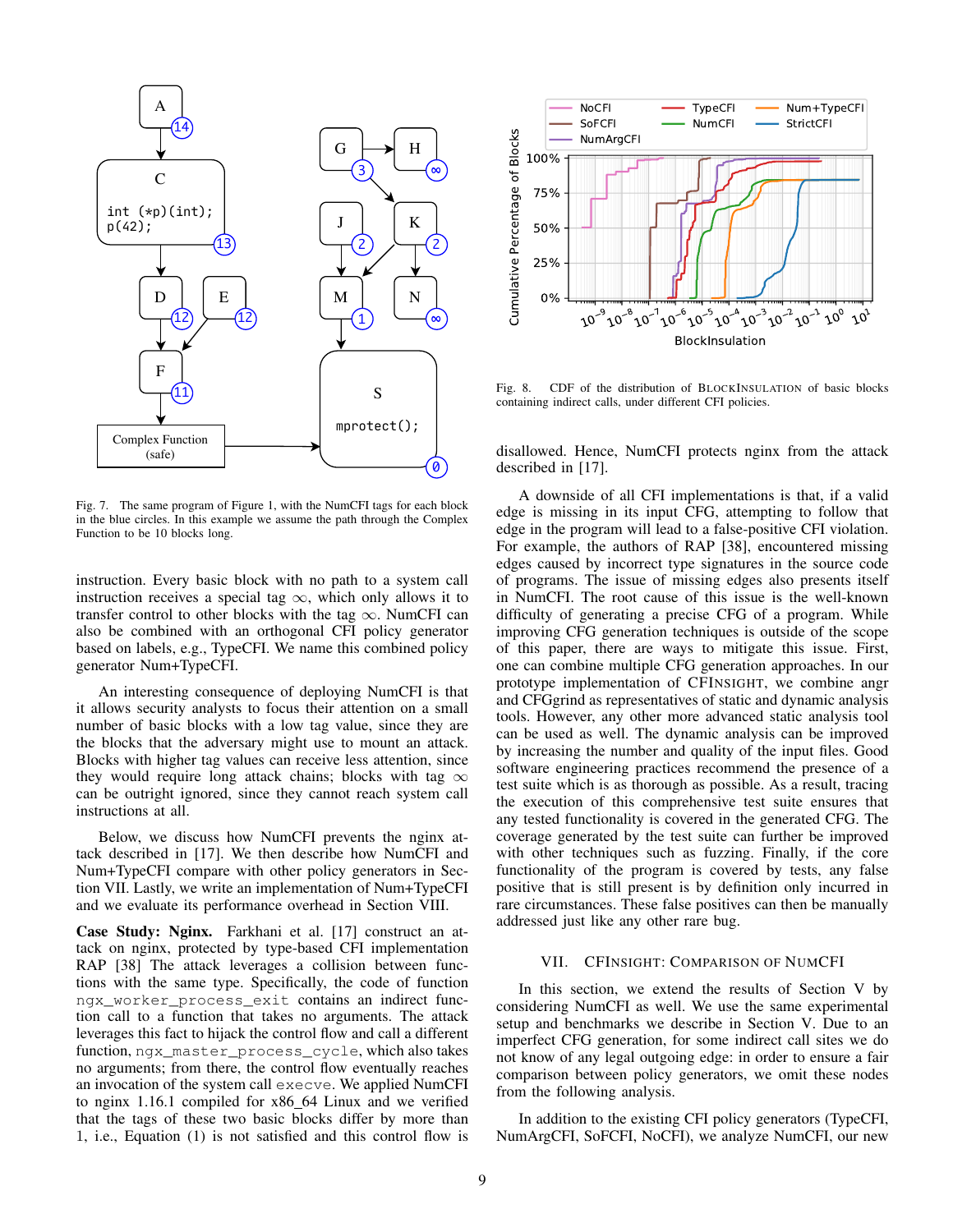<span id="page-9-1"></span>TABLE II. COMPARISON OF NUMCFI WITH OTHER CFI POLICY GENERATORS USING EXISTING CFI METRICS AND CFGINSULATION.

| CFI policy generator | $mean(fAIR)*$    | $mean(fAIA)$ <sup>+</sup> | $sum(iCTR)$ <sup>+</sup> | $geomean(QS)$ * | total CFGINSULATION*          |
|----------------------|------------------|---------------------------|--------------------------|-----------------|-------------------------------|
| <b>NoCFI</b>         | $0.00000\%$ (7)  | 6023518.4(7)              | 75153429826 (7)          | 0.00000020(7)   | $3.348766 \cdot 10^{-10}$ (7) |
| <b>SoFCFI</b>        | $99.94011\%$ (6) | 4504.8(6)                 | 83776616 (6)             | 0.00040833(6)   | $1.161153 \cdot 10^{-07}$ (6) |
| NumArgCFI            | 99.98757\% (4)   | 1039.4(4)                 | 22424457 (4)             | 0.00197575(4)   | $1.647973 \cdot 10^{-06}$ (5) |
| TypeCFI              | 99.99498\% (3)   | 390.6(3)                  | 8077681 (3)              | 0.04507330(3)   | $3.856191 \cdot 10^{-06}$ (4) |
| NumCFI               | $99.95866\%$ (5) | 3055.5(5)                 | 60548479 (5)             | 0.00045113(5)   | $2.184315 \cdot 10^{-05}$ (3) |
| Num+TypeCFI          | 99.99665\% (2)   | 260.1(2)                  | 5615941 (2)              | 0.05484967(2)   | $1.109534 \cdot 10^{-04}$ (2) |
| StrictCFI            | 99.99996\% (1)   | 2.0(1)                    | 10974(1)                 | 1.65245297(1)   | $3.225806 \cdot 10^{-02}$ (1) |

*<sup>\*</sup> Higher is better.* † *Lower is better. (The number in parentheses is the rank of each CFI policy generator according to each metric.)*



<span id="page-9-0"></span>Fig. 9. CFGINSULATION for each benchmark we consider.

CFI policy generator, as well as Num+TypeCFI, which is the combination of NumCFI and TypeCFI. Finally, we define StrictCFI as a CFI policy that only allows legal edges, without any overapproximation. StrictCFI serves as an indication of the best possible context-insensitive CFI policy that can be obtained for the binaries we consider.

BLOCKINSULATION. In Figure [8,](#page-8-2) we show the cumulative distribution (CDF) of BLOCKINSULATION over the call sites. As we mentioned earlier, curves that are lower and to the right indicate more secure CFI policies. As expected, StrictCFI is the most secure policy, since it does not introduce any overapproximation. The BLOCKINSULATION of NumCFI is approximately one order of magnitude greater than TypeCFI, which is the best CFI policy generator currently deployed on a large scale. Moreover, Num+TypeCFI combines the strengths of both its components, further increasing the BLOCKINSU-LATION by one order of magnitude.

CFGINSULATION. As we mentioned, the most expressive way to compare two policies with the help of CFINSIGHT, is to look at a CDF (like Figure [8\)](#page-8-2). However, we also define a numeric summary, CFGINSULATION. In Figure [9,](#page-9-0) we show the CFGINSULATION values for every benchmark and every CFI policy generator we consider.

The CFGINSULATION of NumCFI is approximately 5 times greater than TypeCFI considering all call sites together.

Considering the benchmarks separately, in six of them Num-CFI has a higher CFGINSULATION than TypeCFI, while for seven benchmarks TypeCFI has a higher CFGINSULATION. The latter seven are the benchmarks with the lowest amount of basic blocks and, hence, a distance-based CFI policy is less effective for them. For more complex applications, like the other six benchmarks, NumCFI shows a better performance than TypeCFI.

Moreover, Num+TypeCFI has a better CFGINSULATION than TypeCFI in every benchmark. Considering all call sites together, Num+TypeCFI has a CFGINSULATION which is approximately 29 times greater than TypeCFI. For eight benchmarks the improvement is at least tenfold.

Other metrics. We also compare NumCFI and Num+TypeCFI using other the existing metrics we select in Section [V:](#page-6-0) fAIR [\[55\]](#page-14-0), fAIA [\[18\]](#page-13-5), iCTR [\[34\]](#page-13-6) and QS [\[6\]](#page-13-2). We report the value of these metrics in Table [II.](#page-9-1) We also report, in parentheses, the rank of every policy generator according to each metric (1 marks the best and 7 marks the worst).

We can make a number of observations from Table [II.](#page-9-1) First, according to all metrics we examine (both our metrics and existing metrics), Num+TypeCFI outperforms both NumCFI and TypeCFI, always ranking second after the baseline. Second, all CFI policy generators have very high fAIR (above 99.9%), proving the point that AIR is not an effective metric to evaluate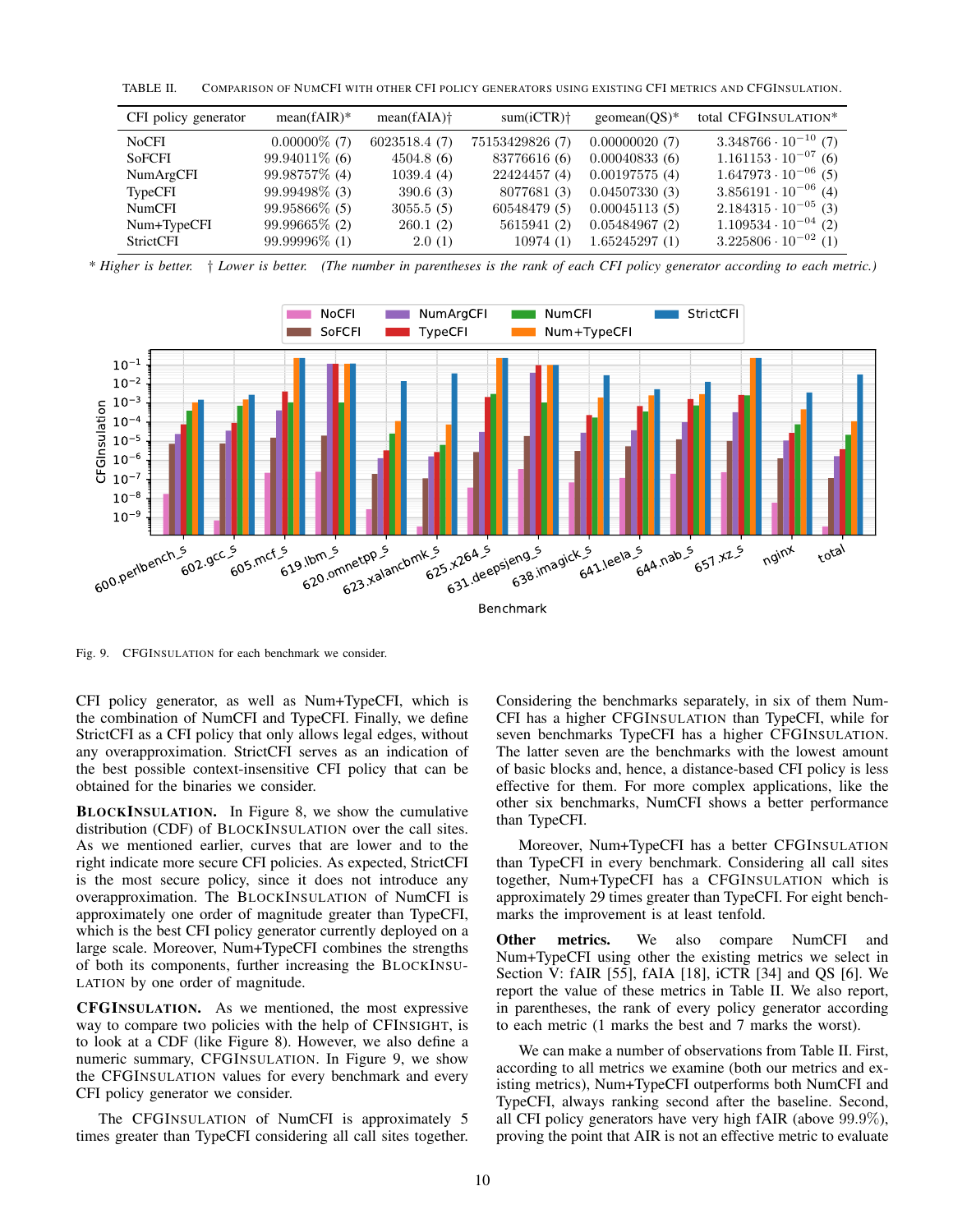the security guarantees of CFI policies. Third, other metrics, like fAIA, iCTR, and QS, show a more significant variation between the policy generators we evaluate. However, they have a disadvantage. They only consider the number of targets that are reachable; yet, they neglect to take into consideration the usefulness of the blocks for an attacker. BLOCKINSULATION and CFGINSULATION overcome this limitation, taking into account the usefulness of each basic block to the adversary.

# VIII. L+TCFI

<span id="page-10-0"></span>In the [previous](#page-8-0) Section, we evaluate the security of a number of CFI policy generators, including NumCFI and Num+TypeCFI. This Section shows that the generated policies can be implemented in an efficient way, with a low run-time overhead.

To do so, we design L+TCFI, a generic CFI enforcement mechanism. In L+TCFI, every basic block  $b$  has two properties, a label  $l_b$  and a tag  $t_b$ . The label is determined by a label-based CFI policy generator like TypeCFI, while the tag is determined by a distance-based policy generator like NumCFI. The mechanism is designed to allow control flow transfers between a block  $b$  and a block  $c$  if and only if both of these conditions are met:

$$
t_c \ge t_b - 1 \tag{1}
$$

$$
l_c = l_b \tag{2}
$$

Ensuring the enforcement of these conditions requires two components: 1) a way to encode the metadata (tags and labels) in the program itself, and 2) a run-time component that decides whether indirect jumps are allowed depending on the encoded information. We discuss both of them in the following.

#### *A. Metadata Encoding*

A common strategy for CFI metadata encoding is to embed it in the executable code itself. As an example, RAP [\[38\]](#page-13-21) inserts the metadata immediately before the beginning of every function in the program. This way, when the run-time checker needs to decide whether a jump to a pointer should be allowed, it can simply read a fixed number of bytes before the pointer and retrieve the metadata. We use this approach as well.

However, embedding metadata in the executable code must be done carefully, in order to not introduce any incompatibility or vulnerability in the application. We do this by embedding our metadata inside of *CFI marks*. Our CFI marks are interpreted by the CPU as a nop instruction, which do not produce any result (the name stands for "no operation"). The advantage of embedding data in nop instructions is that, unlike raw data, the processor can execute them without changing its state, so they can be easily inserted into the code during the build process.

On x86, nop instructions can have different lengths; we choose the 9-byte variant because of its convenience for our purposes. This longer variant of the nop instruction is achieved by encoding information on various operands (register and immediate), which are then ignored by the processor. For

|              |                            | 6 |  |  |  |  |  |  |  |  |  |
|--------------|----------------------------|---|--|--|--|--|--|--|--|--|--|
|              | 66 0f 1f 84 a9 00 00 00 00 |   |  |  |  |  |  |  |  |  |  |
| label<br>tag |                            |   |  |  |  |  |  |  |  |  |  |
| CFI mark     |                            |   |  |  |  |  |  |  |  |  |  |

<span id="page-10-1"></span>Fig. 10. A CFI mark which embeds metadata in a nop instruction.

be considered to the consider the considered the consider the left of the definite space of the left model of the left model of the left model of the left model of the left model of the left model of the space of the firs instruction fixed (bytes 8 to 5 in Figure [10\)](#page-10-1). The following byte (4) has multiple legal values which do not influence the behavior of the processor; we choose value  $0 \times 9a$ , since it is different from the value in Intel's recommended 9-byte nop instruction and thus very unlikely to occur in any regular code. The rightmost four bytes of the instruction (bytes 3 to 0 in Figure [10\)](#page-10-1) can be set to any arbitrary value; we decide to encode the label in bytes 3 to 1, and the tag in byte 0. This layout is advantageous for the run-time checker, as Section [VIII-B](#page-10-2) explains; it allows us to encode approximately 16 million labels and 256 tags, which is sufficient in our testing. We encode tag  $\infty$  as 255, any tag  $\geq$  254 as 254, and any other tag as itself.

We insert the CFI marks in the program by 1) instructing the compiler to create an ELF section for every function, and 2) using a custom linker script to insert these instructions between them in the final binary. We insert the marks in assembly files by rewriting them on the fly and adding the required instruction before every function definition.

#### <span id="page-10-3"></span><span id="page-10-2"></span>*B. Run-time Checker*

The run-time checker has the goal of examining every indirect control flow transfer and decide whether it is allowed or not according to the metadata. We instrument every indirect control flow transfer by developing a custom pass for the Clang C/C++ compiler. Our compiler pass, which was developed for LLVM 11.0.1 and consists of approximately 60 lines of C++ code, finds all indirect function calls and instruments them to check the target address before it is used. Our proof-ofconcept implementation does not embed checks in assembly code, which is only a tiny portion of the application code.

The instrumentation code checks that the target address is preceded by a valid CFI mark and that the tags and labels are correct (satisfying Equations [\(1\)](#page-7-3) and [\(2\)](#page-10-3) respectively). This can be done with just two comparisons: a single 64-bit equality test can check the presence of a CFI mark and that the labels match [\(2\)](#page-10-3), while a 8-bit comparison can check whether the target label is greater than the threshold [\(1\)](#page-7-3).

## *C. Security Considerations*

The goal of L+TCFI is to allow an indirect call if and only if Equations [\(1\)](#page-7-3) and [\(2\)](#page-10-3) hold. Our run-time checker (Section [VIII-B\)](#page-10-2) is designed to check for CFI marks, which contain the label and tag of a function, before the indirect control flow transfer succeeds. Since we assume W⊕X to be in place (Assumption [A3\)](#page-3-4), the adversary is unable to insert counterfeit CFI marks into the application. The adversary could, however, leverage data which accidentally matches the format of a CFI mark and is included in the code of the application. To investigate this possibility, we scanned for the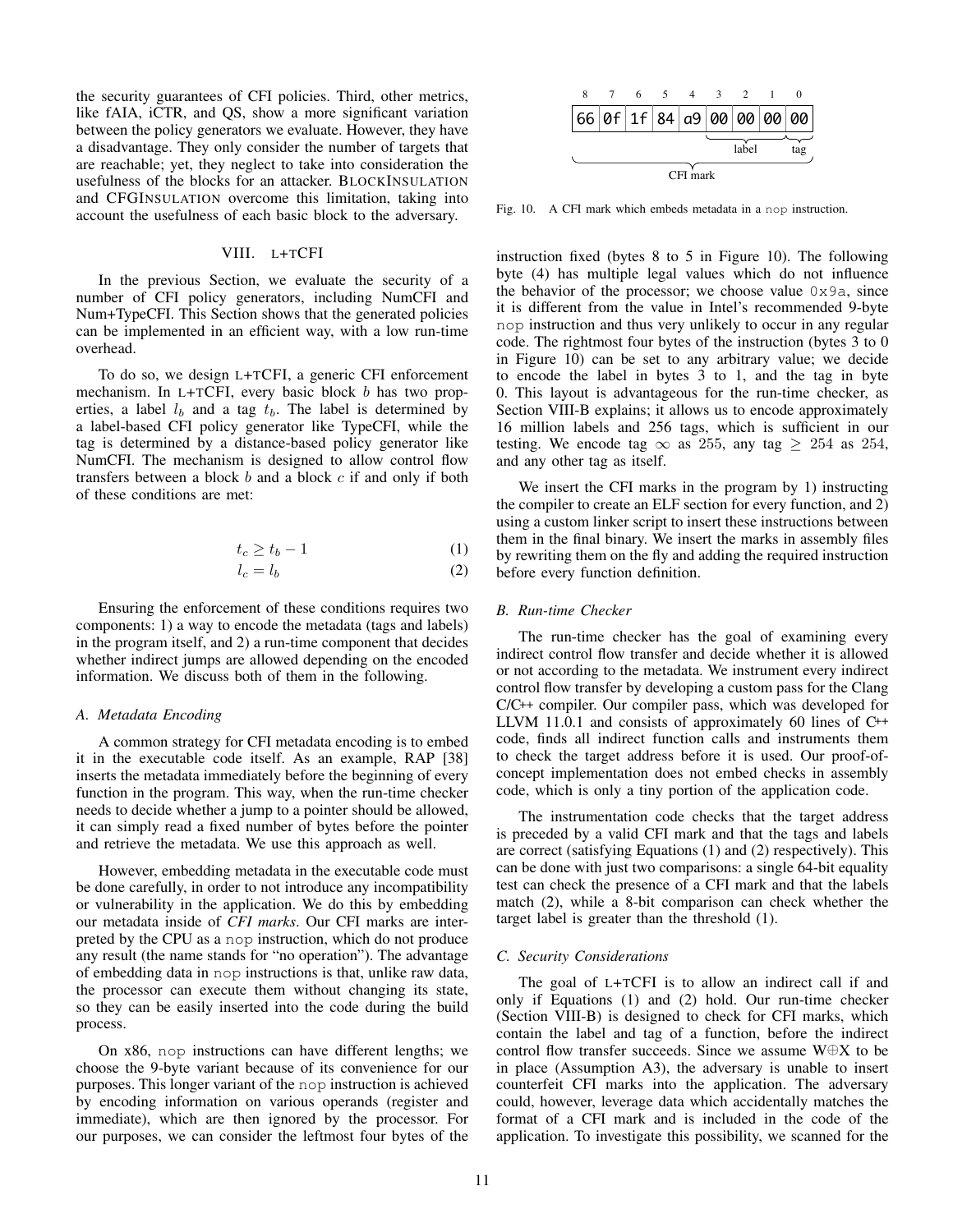

<span id="page-11-1"></span>Fig. 11. Run-time overhead of SPEC CPU2017 benchmarks when using L+TCFI.

prefix of our CFI marks (the binary string  $660f1f84a9$ ) all the baseline binaries used in our performance evaluations, as well as all binaries in the directories /bin, /sbin, and /lib/x86\_64-linux-gnu on our test system. We did not find any match. We can then assume that accidental matches are very unlikely and, hence, the attacker cannot trick the runtime checker into calling an unintended target.

#### *D. Handling Dynamic Libraries*

Binaries are often distributed independently of the dynamic libraries they require to work. As a result, it can be impractical to apply the CFI marks to all the libraries as well as the main binary. This can be addressed by using *trampolines* that intercept indirect function calls between different libraries. Each trampoline has a CFI mark that contains the expected distance of the target function in a different library. As a result, even if the dynamic library is independently updated, the CFI marks on the trampolines remain the same and functionality is maintained.

#### *E. Performance Evaluation*

After describing L+TCFI, we analyze its performance using the run time overhead of the benchmarks we selected from SPEC CPU2017 benchmarks, as well as measuring the reduction of available throughput of an nginx instance.

Benchmarks from SPEC CPU2017. First, we analyze the performance of SPEC CPU2017 benchmarks when protected by L+TCFI compared to an unprotected baseline (Figure [11\)](#page-11-1). We run every benchmark three times on the same machine mentioned in Section [VII;](#page-8-0) we report the median of the three values, as recommended by SPEC. The geometric mean of the overheads is 1.27%. Only two benchmarks have an overhead higher than 3%: 600.perlbench *s* (3.33%) and *623.xalancbmk s* (5.16%). Unsurprisingly, these benchmarks have a higher proportion of indirect function calls compared to other benchmarks.

Nginx Throughput. In addition to SPEC, we also test the effect of L+TCFI on the throughput of an nginx instance. We configure nginx to only use one worker thread, then we



<span id="page-11-2"></span>Fig. 12. Throughput and throughput reduction in nginx when using L+TCFI.

run the tool *wrk* [\[20\]](#page-13-29) on a different machine to determine the connection throughput of a build of nginx protected by L+TCFI compared to an unprotected baseline (Figure [12\)](#page-11-2). The client machine has an Intel Xeon CPU E5-2630 processor and uses its 16 threads to maintain 1024 simultaneous connections. The two machines are connected through a Gigabit Ethernet switch. In our tests we use a number of randomly-generated files having size between 16 bytes and 1 MB, and we access those files through unencrypted HTTP and HTTPS. Our tests show that any file of at least 2 KB is sufficient to saturate the Gigabit Ethernet connection while using HTTP, and any file of at least 3 KB saturates it while using HTTPS; in both cases, there is no measurable overhead above these marks. For that reason, we do not show files bigger than 4 KB in the figure. For smaller file sizes we can measure an overhead: considering only the files of size 1 KB or smaller, the geometric mean of the throughput reduction is 0.29% for HTTP and 1.99% for HTTPS.

Both our tests show performance reductions in the order of 1% to 2%, which attests that L+TCFI can be deployed in practice.

# IX. RELATED WORK

<span id="page-11-0"></span>In this section we give an overview of works in the fields of CFI policies, benchmarks, as well as attacks on CFI implementations.

# *A. CFI Schemes*

A common design aspect of CFI policies is to assign equivalence classes to every indirect caller and callee, and check that the label of the caller matches that of the callee. The first CFI policy, as proposed by Abadi et al. [\[2\]](#page-13-1), uses CFGs generated by static analysis to derive labels for valid control-flow transfers between callers and callees, then enforces their match at run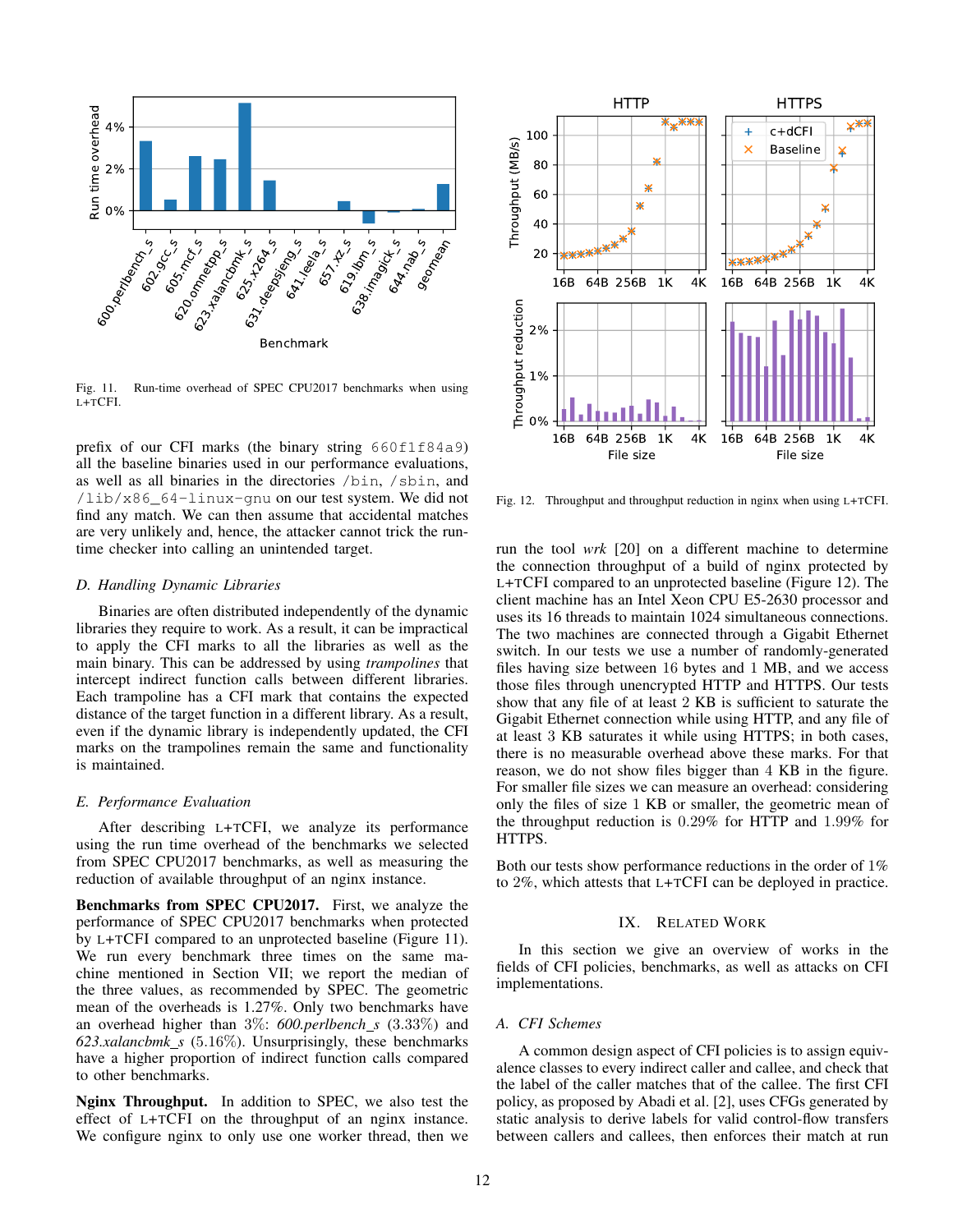time using inserted checks. Later, Zhang et al. [\[55\]](#page-14-0) extend this idea to binaries using binary instrumentation. Similarly, Zhang et al. [\[54\]](#page-14-11) propose a randomized "Springboard section" to encode a CFI policy implicitly by knowing the correct entry for the indirect jump in this springboard. This technique is also used by Tice et al. [\[51\]](#page-14-1) in combination with a vtable protection to create a fine-grained, forward-edge CFI compiler pass for GCC and LLVM. Lockdown [\[39\]](#page-13-30) uses dynamic binary instrumentation to inject CFI checks dynamically at run time. For backward-edge protection, Lockdown uses a shadow stack that is also guarded by dynamic checks. However, this flexibility incurs a higher performance overhead.

Another promising approach is enforcing type-based policies to restrict control-flow transfers. For example, TypeArmor [\[53\]](#page-14-8) leverages binary-analysis techniques to infer the parameter count of a function, to restrict call targets to functions with less or equal amount of parameters than prepared by the caller.  $\tau$ CFI [\[33\]](#page-13-31) extends this approach by also taking the parameter types into consideration and leverages a points-to analysis for the return instruction to protect the backward edge. MARX [\[36\]](#page-13-32), as well as VCI [\[15\]](#page-13-33), augment CFI mechanisms with efficient vtable protection by leveraging reconstructed class hierarchies to reduce the overapproximation of, e.g., typebased CFI policies [\[33\]](#page-13-31). Type-based CFI policies often imply a relatively low performance overhead, hence, the clang compiler frontend of LLVM also features a type-based CFI policy [\[30\]](#page-13-14) that checks a variety of dynamic types. All of these label-based CFI implementations do not consider the distance of blocks to a system call, which we introduce with NumCFI, that prevents the attacker from taking shortcuts from the vulnerability to a system call.

A different line of research investigates *context-sensitive* CFI schemes, which consider some form of context to decide whether an indirect call should be allowed. PathArmor [\[52\]](#page-14-12) compares the latest 16 taken branches against a statically generated list whenever the application calls sensitive system calls.  $\pi$ CFI [\[35\]](#page-13-34) dynamically constructs a CFG at run time, in order to restrict the legal targets of return instructions, but it is similar to context-insensitive CFI for forward edges. Pitty-Pat [\[14\]](#page-13-35) intercepts security-sensitive system calls and validates the control flow of the program based on online points-to analysis of a subset of control-relevant data.  $\mu$ CFI [\[23\]](#page-13-36) extends this analysis to include more constraint data and further refine the sets of allowed targets from any indirect call. OS-CFI [\[27\]](#page-13-37) focuses on reducing the size of the biggest equivalence class by leveraging information about the origin of the code-pointer used by the indirect call.

# *B. CFI Benchmarks*

In order to compare the security of CFI policies, it is crucial to quantify and compare how restrictive they are. A number of metrics have been proposed for this purpose. The bestknown metric is Average Indirect-target Reduction (AIR) [\[55\]](#page-14-0), which is defined as the average reduction of allowed targets across every CFG node (the higher the better). However, AIR is not a good metric to compare different policies [\[51\]](#page-14-1), as most CFI papers that rely on AIR report similar values greater than 99% [\[6\]](#page-13-2). Other metrics also have been proposed, e.g., QuantitiveSecurity [\[6\]](#page-13-2), which is based on the number and size of equivalence classes, AIA [\[18\]](#page-13-5), which measures the average number of allowed indirect targets, or Calltarget Reduction (CTR) [\[34\]](#page-13-6), which measures the absolute number of remaining call targets after applying a CFI defense. However, all of these metrics have a common pitfall: they consider every basic block equivalent to each other. The goal of an attacker in most cases is to leak the content of some memory, exfiltrate some files, or install malware on the victim machine. The first goal is trivially possible in the common CFI threat model which includes arbitrary data read capabilities. The second and the third goal require accessing system resources, for which the attacker *needs* to use system calls. While other metrics do not consider whether an edge is useful to allow the attacker to reach a system call, CFINSIGHT is the only CFI evaluation framework that considers this goal rather than merely the count of reachable blocks.

# *C. Attacks on CFI*

Although CFI can be a strong defense even in practical scenarios, bypasses are possible, and can also be found in practice. While Göktas et al. [\[21\]](#page-13-4), as well as Davi et al. [\[13\]](#page-13-3), demonstrated that coarse-grained CFI can be bypassed with new types of ROP gadgets due to the low number of labels, the first work presenting a bypass for more secure fine-grained CFI defenses was Control-Flow Bending [\[7\]](#page-13-19). It shows that a single printf call can lead to Turing-complete computation by abusing the right format specifiers, allowing the attacker to overwrite the return address of printf, even in the presence of a fully-precise static CFI implementation. Control Jujutsu [\[16\]](#page-13-25), instead, exploits insecure programming patterns and the impreciseness of static analysis approaches to find legal but unintended control flows, which can be leveraged for attacks. Most of this impreciseness is caused by the central element needed for CFG creation: the complete points-to analysis for pointers, which is undecidable [\[42\]](#page-14-13), [\[22\]](#page-13-38), and, hence, hard to achieve in practice. Another work uses specifics of C++, namely vtable pointers, to chain virtual function calls through existing call sites, allowing the attack to be resistant against even fine-grained CFI enforcement [\[44\]](#page-14-14). Recently, multiple CFI bypasses switched to *data-only attacks*, in which the adversary corrupts only non-control data. These attacks can inherently bypass any kind of static CFI, as they chain only legitimate control-flow paths. While there are already solutions that automatically generate payloads [\[26\]](#page-13-17), [\[40\]](#page-13-39), they are still limited in target executable size due to heavy use of static analysis.

# X. CONCLUSION

<span id="page-12-0"></span>In this paper, we present CFINSIGHT, a novel framework to evaluate the security guarantees of CFI policies. With our novel metrics BLOCKINSULATION and CFGINSULATION we measure the usefulness of any basic block to constructing a code-reuse attack targeting a system call instruction. We introduce NumCFI, a novel CFI policy generator based on the distance between each basic block and the closest system call instruction. We use CFINSIGHT to analyze seven CFI policy generators, including NumCFI, using five different metrics, including CFGINSULATION. Lastly, we describe L+TCFI, a fast implementation of NumCFI combined with a typebased policy, with a performance overhead of just 1.27% on benchmarks from the SPEC CPU2017 suite.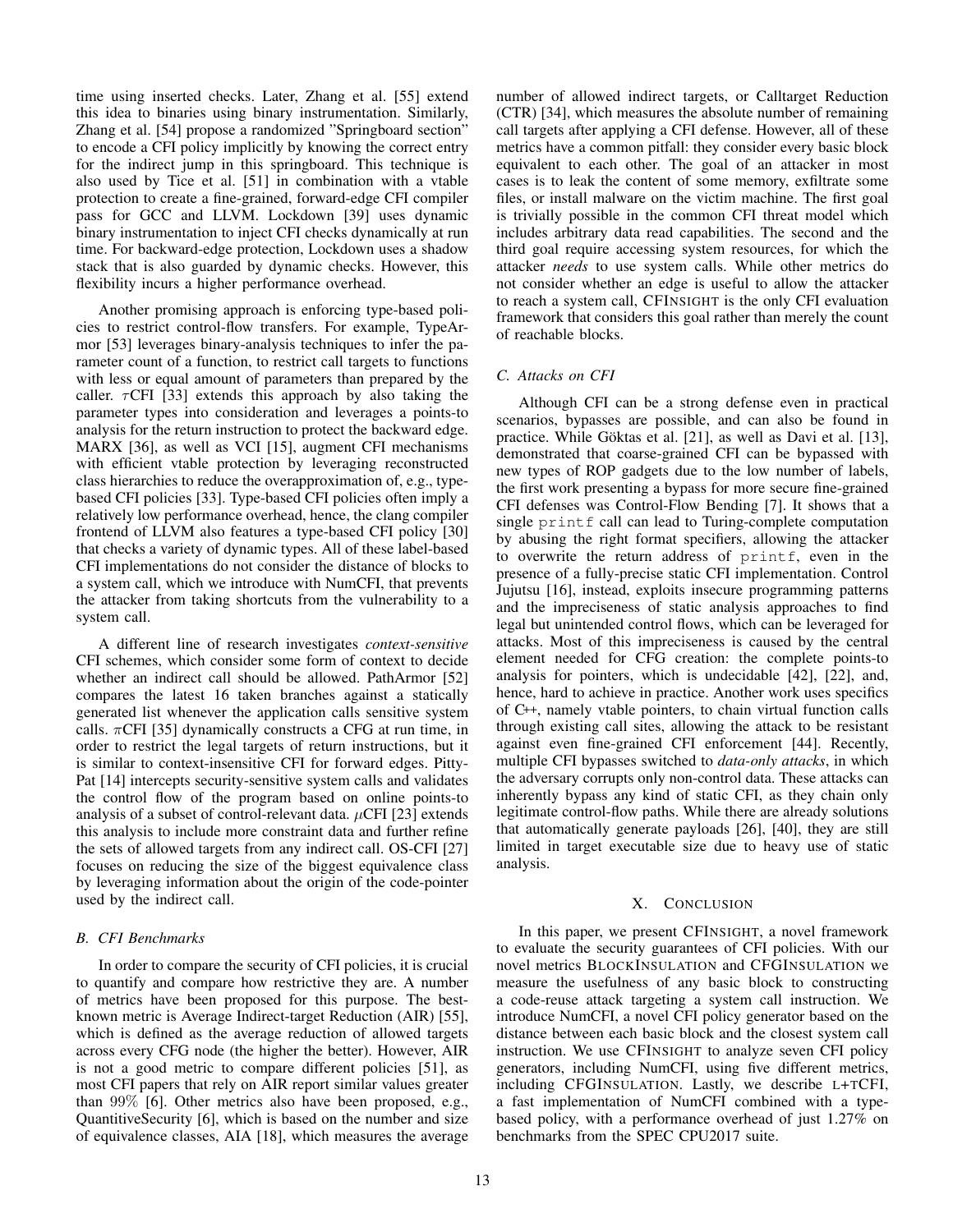#### ACKNOWLEDGMENTS

This work was supported in part by the Deutsche Forschungsgemeinschaft (DFG) – SFB 1119 – 236615297, by the European Space Operations Centre with the Networking/Partnering Initiative, by Huawei within the OpenS3 Lab, by the German Federal Ministry of Education and Research and the Hessian State Ministry for Higher Education, Research and the Arts within ATHENE, and by the European Research Council (ERC) under the European Union's Horizon 2020 research and innovation programme (grant agreement No. 952697).

#### **REFERENCES**

- <span id="page-13-28"></span>[1] "nginx," [http://nginx](http://nginx.org).org.
- <span id="page-13-1"></span>[2] M. Abadi, M. Budiu, U. Erlingsson, and J. Ligatti, "CFI: Principles, implementations, and applications," in *Proc. ACM Conference and Computer and Communications Security*, 2005.
- <span id="page-13-11"></span>[3] O. Arias, L. Davi, M. Hanreich, Y. Jin, P. Koeberl, D. Paul, A.-R. Sadeghi, and D. Sullivan, "HAFIX: Hardware-Assisted Flow Integrity Extension," in *52nd Design Automation Conference*, 2015.
- <span id="page-13-27"></span>[4] E. Bendersky, "pyelftools," https://github.[com/eliben/pyelftools,](https://github.com/eliben/pyelftools) Jul 2020.
- <span id="page-13-20"></span>[5] N. Burow, X. Zhang, and M. Payer, "SoK: Shining light on shadow stacks," in *2019IEEE Symposium on Security and Privacy*, 2019.
- <span id="page-13-2"></span>[6] N. Burow, S. A. Carr, J. Nash, P. Larsen, M. Franz, S. Brunthaler, and M. Payer, "Control-Flow Integrity: Precision, Security, and Performance," *ACM Comput. Surv.*, vol. 50, no. 1, Apr. 2017. [Online]. Available: https://doi.org/10.[1145/3054924](https://doi.org/10.1145/3054924)
- <span id="page-13-19"></span>[7] N. Carlini, A. Barresi, M. Payer, D. Wagner, and T. R. Gross, "Controlflow bending: On the effectiveness of control-flow integrity," in *24th USENIX Security Symposium*, 2015.
- <span id="page-13-18"></span>[8] M. Castro, M. Costa, and T. Harris, "Securing software by enforcing data-flow integrity," in *Proceedings of the 7th symposium on Operating systems design and implementation*, 2006.
- <span id="page-13-8"></span>[9] S. Checkoway, L. Davi, A. Dmitrienko, A.-R. Sadeghi, H. Shacham, and M. Winandy, "Return-oriented programming without returns," in *Proceedings of the 17th ACM conference on Computer and communications security*, 2010.
- <span id="page-13-7"></span>[10] W. Chen, "Here's that FBI Firefox exploit for you (cve-2013-1690)," https://community.rapid7.[com/community/metasploit/blog/2013/08/07/](https://community.rapid7.com/community/metasploit/blog/2013/08/07/heres-that-fbi-firefox-exploit-for-you-cve-2013-1690) [heres-that-fbi-firefox-exploit-for-you-cve-2013-1690,](https://community.rapid7.com/community/metasploit/blog/2013/08/07/heres-that-fbi-firefox-exploit-for-you-cve-2013-1690) 2013.
- <span id="page-13-13"></span>[11] S. Crane, C. Liebchen, A. Homescu, L. Davi, P. Larsen, A.-R. Sadeghi, S. Brunthaler, and M. Franz, "Readactor: Practical code randomization resilient to memory disclosure," in *36th IEEE Symposium on Security and Privacy*, 2015.
- <span id="page-13-9"></span>[12] L. Davi, P. Koeberl, and A.-R. Sadeghi, "Hardware-assisted fine-grained control-flow integrity: Towards efficient protection of embedded systems against software exploitation," in *Design Automation Conference*, 2014.
- <span id="page-13-3"></span>[13] L. Davi, A.-R. Sadeghi, D. Lehmann, and F. Monrose, "Stitching the gadgets: On the ineffectiveness of coarse-grained control-flow integrity protection," in *23rd USENIX Security Symposium*, 2014.
- <span id="page-13-35"></span>[14] R. Ding, C. Qian, C. Song, B. Harris, T. Kim, and W. Lee, "Efficient protection of path-sensitive control security," in *26th USENIX Security Symposium*, 2017.
- <span id="page-13-33"></span>[15] M. Elsabagh, D. Fleck, and A. Stavrou, "Strict virtual call integrity checking for C++ binaries," in *Proceedings of the 2017 ACM on Asia Conference on Computer and Communications Security*, 2017.
- <span id="page-13-25"></span>[16] I. Evans, F. Long, U. Otgonbaatar, H. Shrobe, M. Rinard, H. Okhravi, and S. Sidiroglou-Douskos, "Control jujutsu: On the weaknesses of fine-grained control flow integrity," in *Proceedings of the 22nd ACM SIGSAC Conference on Computer and Communications Security*, 2015.
- <span id="page-13-22"></span>[17] R. M. Farkhani, S. Jafari, S. Arshad, W. Robertson, E. Kirda, and H. Okhravi, "On the effectiveness of type-based control flow integrity," in *Proceedings of the 34th Annual Computer Security Applications Conference*, 2018.
- <span id="page-13-5"></span>[18] X. Ge, N. Talele, M. Payer, and T. Jaeger, "Fine-grained control-flow integrity for kernel software," in *2016 IEEE European Symposium on Security and Privacy*, 2016.
- <span id="page-13-10"></span>[19] X. Ge, N. Talele, M. Payer, and T. Jaeger, "Fine-grained control-flow integrity for kernel software," in *1st IEEE European Symposium on Security and Privacy*, 2016.
- <span id="page-13-29"></span>[20] W. Glozer, "wrk - a http benchmarking tool," [https://github](https://github.com/wg/wrk).com/wg/ [wrk,](https://github.com/wg/wrk) Apr 2019.
- <span id="page-13-4"></span>[21] E. Göktas, E. Athanasopoulos, H. Bos, and G. Portokalidis, "Out of control: Overcoming control-flow integrity," in *2014 IEEE Symposium on Security and Privacy*, 2014.
- <span id="page-13-38"></span>[22] S. Horwitz, "Precise flow-insensitive may-alias analysis is np-hard," *ACM Transactions on Programming Languages and Systems*, vol. 19, no. 1, 1997.
- <span id="page-13-36"></span>[23] H. Hu, C. Qian, C. Yagemann, S. P. H. Chung, W. R. Harris, T. Kim, and W. Lee, "Enforcing unique code target property for control-flow integrity," in *Proceedings of the 2018 ACM SIGSAC Conference on Computer and Communications Security*, 2018.
- <span id="page-13-16"></span>[24] H. Hu, S. Shinde, S. Adrian, Z. L. Chua, P. Saxena, and Z. Liang, "Data-oriented programming: On the expressiveness of non-control data attacks," in *2016 IEEE Symposium on Security and Privacy*, 2016.
- <span id="page-13-15"></span>[25] Intel Corporation, "Control-flow enforcement technology preview." https://software.intel.[com/sites/default/files/managed/4d/2a/control](https://software.intel.com/sites/default/files/managed/4d/2a/control-flow-enforcement-technology-preview.pdf)[flow-enforcement-technology-preview](https://software.intel.com/sites/default/files/managed/4d/2a/control-flow-enforcement-technology-preview.pdf).pdf, 2017.
- <span id="page-13-17"></span>[26] K. K. Ispoglou, B. AlBassam, T. Jaeger, and M. Payer, "Block oriented programming: Automating data-only attacks," in *Proceedings of the 25th ACM SIGSAC Conference on Computer and Communications Security*, 2018.
- <span id="page-13-37"></span>[27] M. R. Khandaker, W. Liu, A. Naser, Z. Wang, and J. Yang, "Originsensitive control flow integrity," in *28th USENIX Security Symposium*, 2019.
- <span id="page-13-12"></span>[28] V. Kuznetsov, L. Szekeres, M. Payer, G. Candea, R. Sekar, and D. Song, "Code-Pointer Integrity," in *11th USENIX Symposium on Operating Systems Design and Implementation*, 2014.
- <span id="page-13-24"></span>[29] A. Limited, "Arm® a64 instruction set architecture: Future architecture technologies in the a architecture profile," https://developer.arm.[com/docs/ddi0602/f/base-instructions-alphabetic](https://developer.arm.com/docs/ddi0602/f/base-instructions-alphabetic-order/bti-branch-target-identification)[order/bti-branch-target-identification,](https://developer.arm.com/docs/ddi0602/f/base-instructions-alphabetic-order/bti-branch-target-identification) 2020.
- <span id="page-13-14"></span>[30] LLVM, "Clang documentation, control-flow integrity," http://clang.llvm.[org/docs/ControlFlowIntegrity](http://clang.llvm.org/docs/ControlFlowIntegrity.html).html, Jul 2020.
- <span id="page-13-26"></span>[31] T. McCabe, "A complexity measure," *IEEE Transactions on Software Engineering*, vol. SE-2, no. 4, 1976.
- <span id="page-13-23"></span>[32] Microsoft, "Control flow guard for clang/llvm and rust," https://msrc-blog.microsoft.[com/2020/08/17/control-flow-guard](https://msrc-blog.microsoft.com/2020/08/17/control-flow-guard-for-clang-llvm-and-rust/)[for-clang-llvm-and-rust/,](https://msrc-blog.microsoft.com/2020/08/17/control-flow-guard-for-clang-llvm-and-rust/) 2020.
- <span id="page-13-31"></span>[33] P. Muntean, M. Fischer, G. Tan, Z. Lin, J. Grossklags, and C. Eckert, " $\tau$ CFI: Type-assisted control flow integrity for x86-64 binaries," in *International Symposium on Research in Attacks, Intrusions, and Defenses*, 2018.
- <span id="page-13-6"></span>[34] P. Muntean, M. Neumayer, Z. Lin, G. Tan, J. Grossklags, and C. Eckert, "Analyzing control flow integrity with LLVM-CFI," in *Proceedings of the 35th Annual Computer Security Applications Conference*, 2019, p. 584–597. [Online]. Available: https://doi.org/10.[1145/3359789](https://doi.org/10.1145/3359789.3359806).3359806
- <span id="page-13-34"></span>[35] B. Niu and G. Tan, "Per-input control-flow integrity," in *Proceedings of the 22nd ACM SIGSAC Conference on Computer and Communications Security*, 2015.
- <span id="page-13-32"></span>[36] A. Pawlowski, M. Contag, V. van der Veen, C. Ouwehand, T. Holz, H. Bos, E. Athanasopoulos, and C. Giuffrida, "Marx: Uncovering class hierarchies in C++ programs." in *Symposium on Network and Distributed System Security*, 2017.
- <span id="page-13-0"></span>[37] PaX Team, "Pax address space layout randomization (ASLR)," [http:](http://pax.grsecurity.net/docs/aslr.txt) //pax.grsecurity.[net/docs/aslr](http://pax.grsecurity.net/docs/aslr.txt).txt.
- <span id="page-13-21"></span>[38] PaX Team, "RAP: RIP ROP," 2015.
- <span id="page-13-30"></span>[39] M. Payer, A. Barresi, and T. R. Gross, "Fine-grained control-flow integrity through binary hardening," in *International Conference on Detection of Intrusions and Malware, and Vulnerability Assessment*, 2015.
- <span id="page-13-39"></span>[40] J. Pewny, P. Koppe, and T. Holz, "Steroids for doped applications: